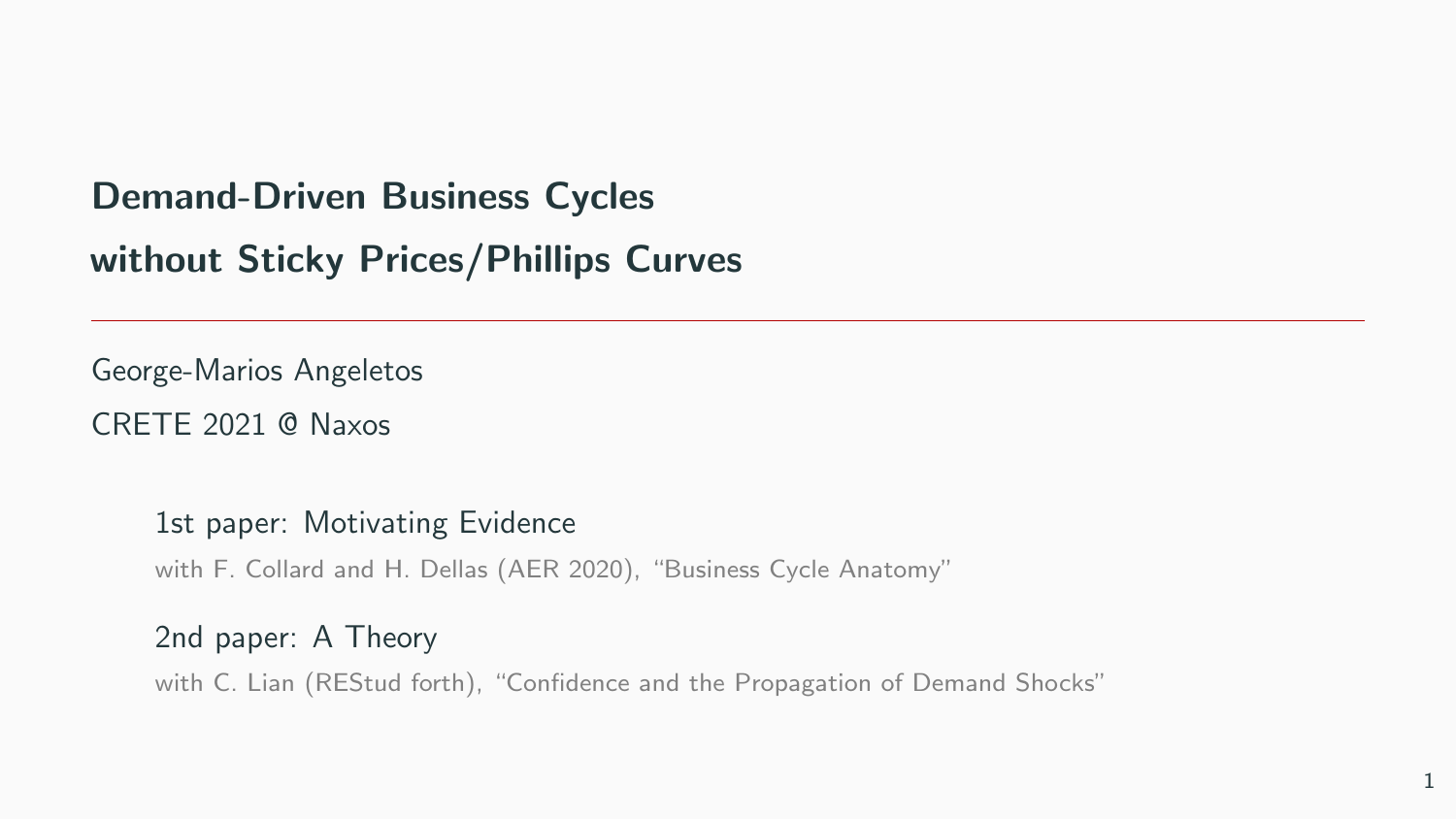### Demand and Supply: Micro vs Macro

• how do demand shocks matter? and what do they really mean?

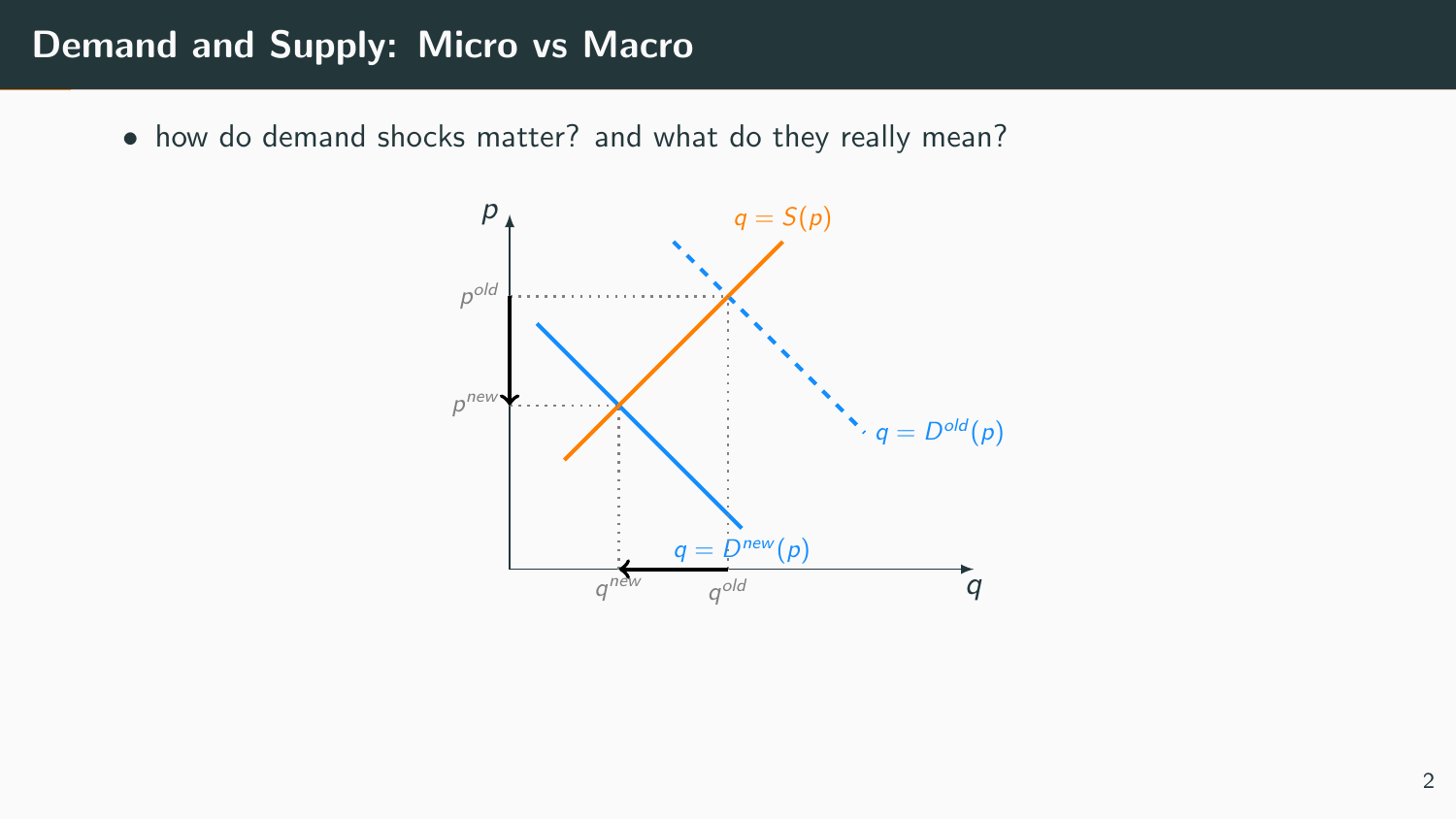## Demand and Supply: Micro vs Macro

• how do demand shocks matter? and what do they really mean?



- tempting: just replace  $(p, q)$  with  $(P, Q)$
- problem: in micro,  $p$  is a relative price of one good vs an index of all goods ⇒ the corresponding macro/GE concept is  $P = 1$  always!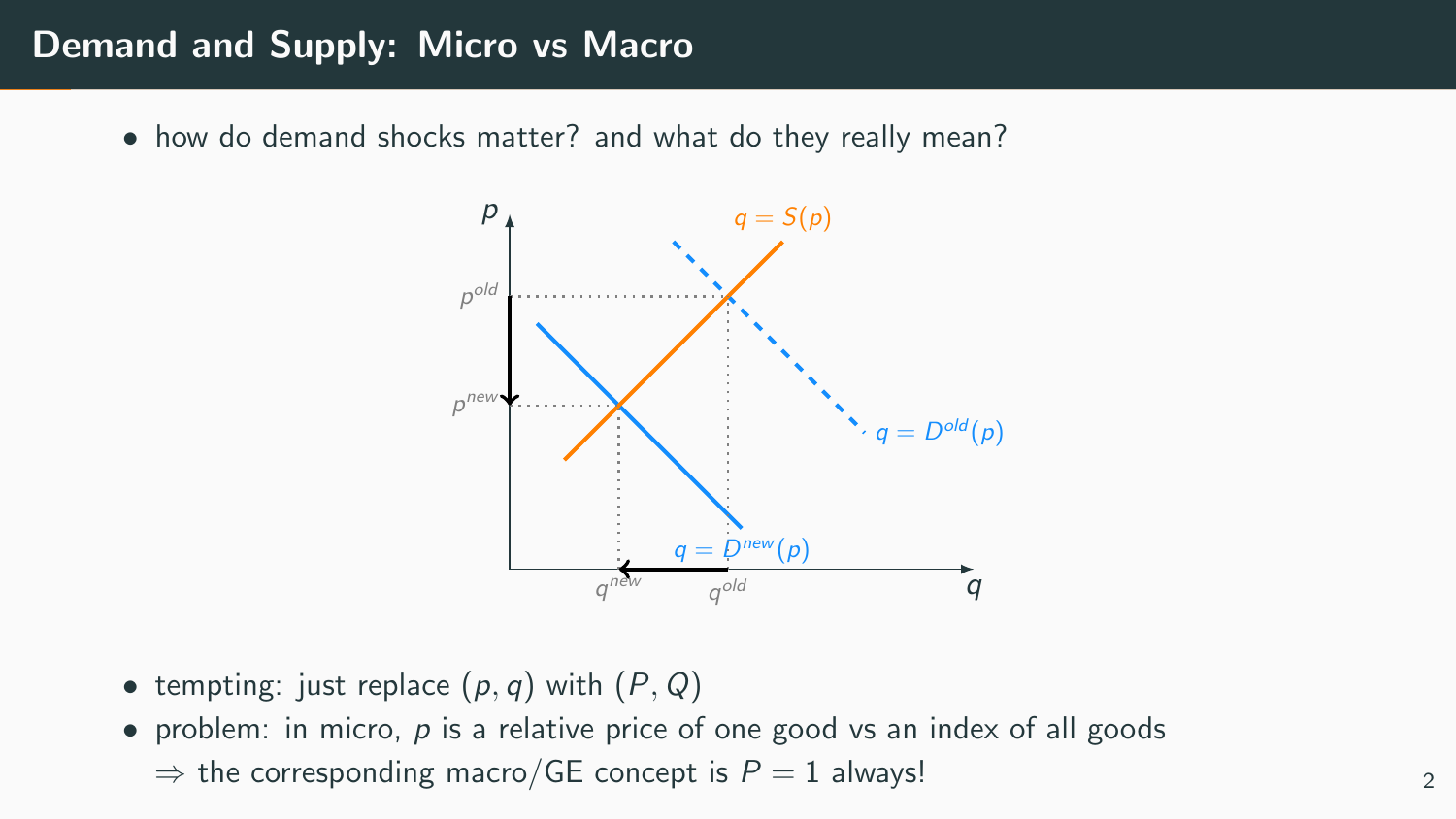## Demand Shocks in Macro

Two resolutions: Keynesian vs Neoclassical

- 1. P is the nominal price level, or inflation  $\pi$ 
	- requires nominal confusion or nominal rigidity
	- maps "supply curve" to a Phillips curve
	- requires failure of MP to replicate flexible-price outcomes
	- equates "demand shocks" to monetary contractions/expansions
	- requires positive comovment between real economic activity and  $\pi$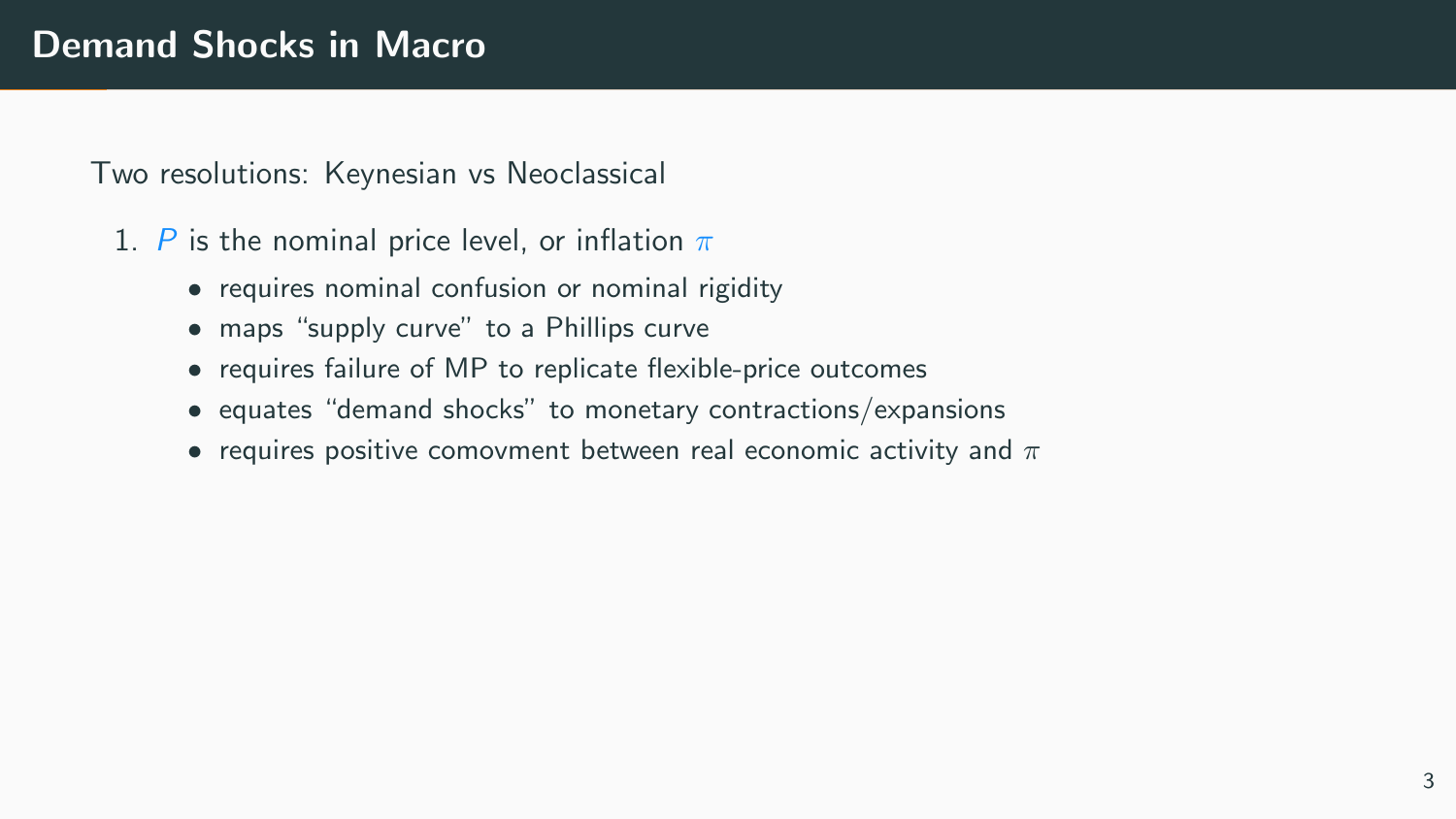Two resolutions: Keynesian vs Neoclassical

- 1. P is the nominal price level, or inflation  $\pi$ 
	- requires nominal confusion or nominal rigidity
	- maps "supply curve" to a Phillips curve
	- requires failure of MP to replicate flexible-price outcomes
	- equates "demand shocks" to monetary contractions/expansions
	- requires positive comovment between real economic activity and  $\pi$
- 2. P is r, the real interest rate (price of today's goods relative to tomorrow's goods)
	- maps "demand shocks" to discount-rate shocks (relative demand for today's goods)
	- difficulty: in basic RBC, demand shocks to not generate realistic business cycles (Barro-King)  $\Rightarrow$  in NK, demand shocks work only when they are equated to M shocks  $\Rightarrow$  back to [1]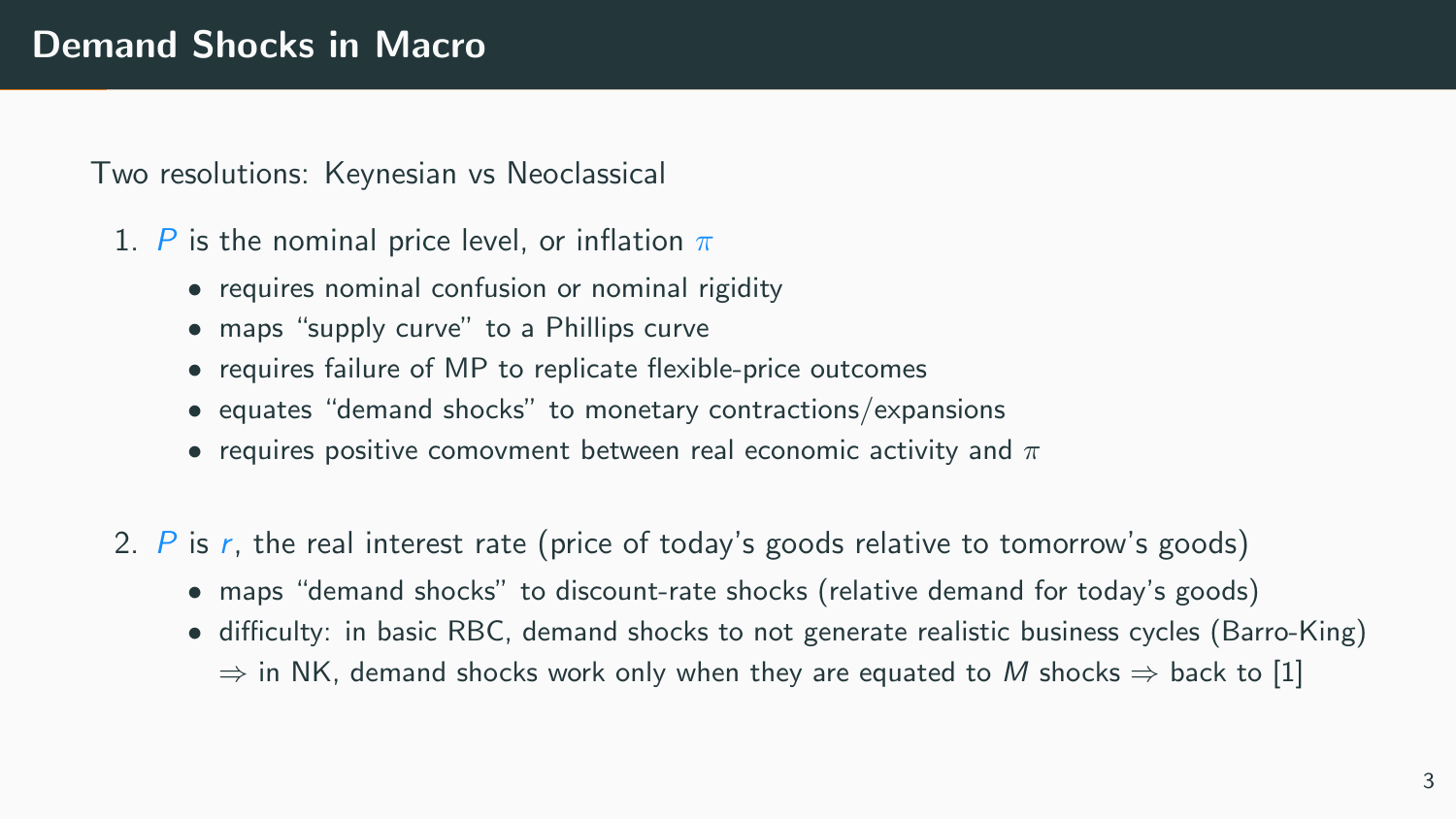## Business Cycle Anatomy

George-Marios Angeletos<sup>1</sup> Fabrice Collard<sup>2</sup> Harris Dellas<sup>3</sup>

 $1$ MIT and NBER  $2$ TSE  $3$ University of Bern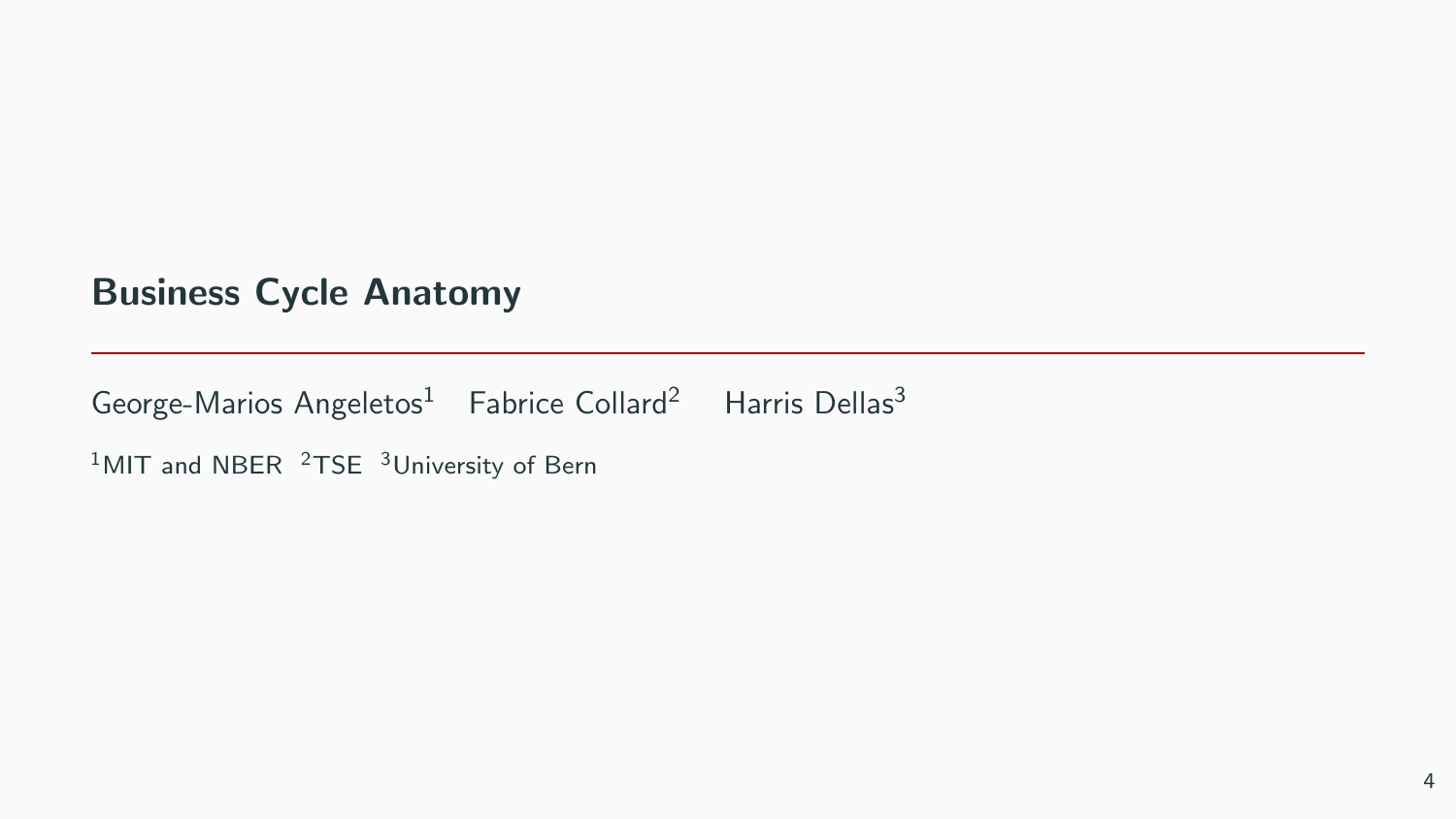"One is led by the facts to conclude that, with respect to the qualitative behavior of co-movements among series, business cycles are all alike. To theoretically inclined economists, this conclusion should be attractive and challenging, for it suggests the possibility of a unified explanation of business cycles." (Lucas 1977)

- A theorist's ambition: account for bulk of the business cycle with a single-shock model i.e., multiple triggers but a dominant propagation mechanism
- This paper's contribution: provide an empirical template of it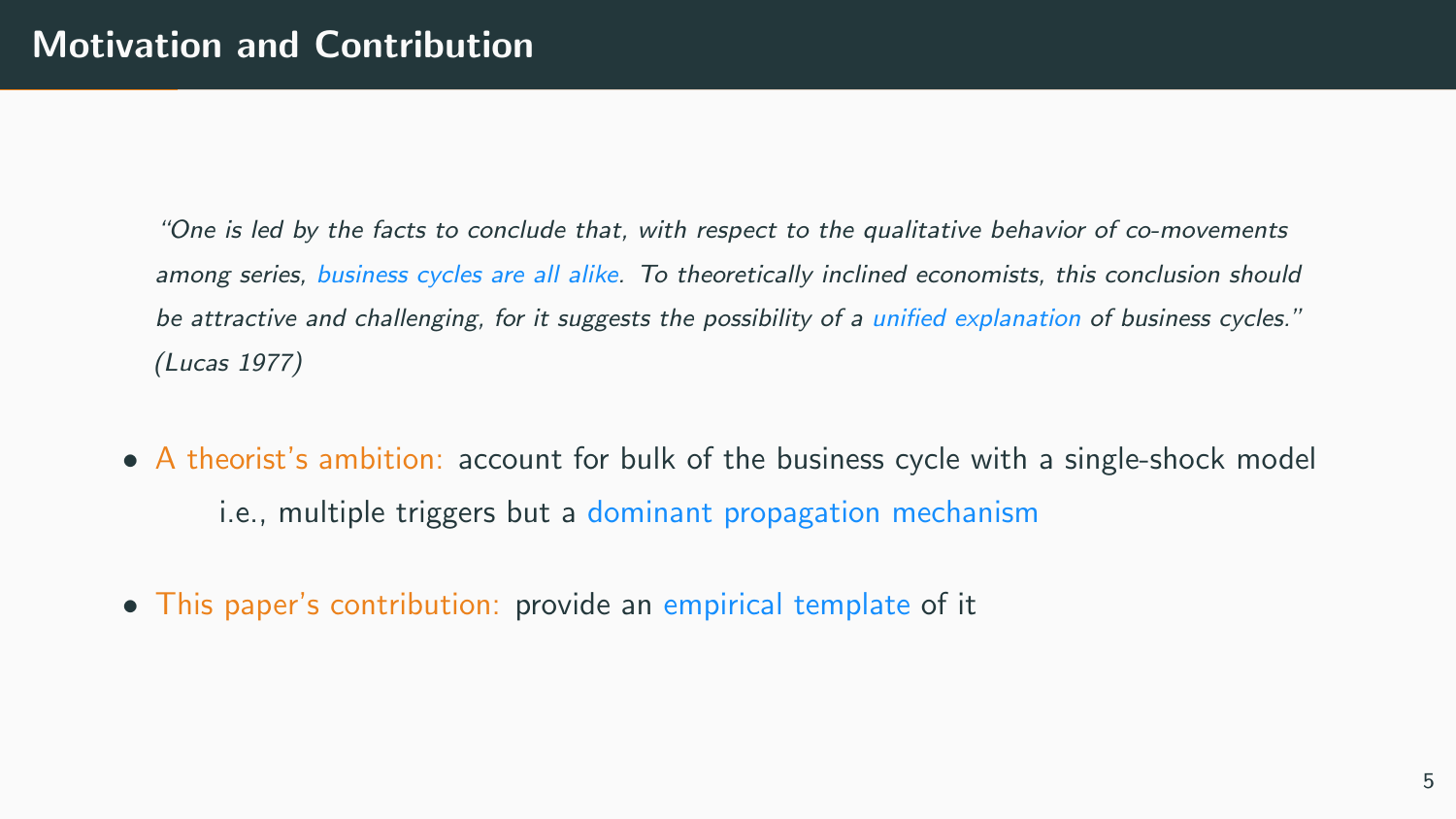## What We Do

- Estimate a VAR (or VECM) on a few key variables
- Recover shock that has max contribution to volatility of  $U$  over BC frequencies
- Repeat exercise by targeting other variables (e.g., I, TFP,  $\pi$ ) or other frequencies (e.g, LR)
- $\implies$  "Business Cycle Anatomy" = large collection of one-dimensional cuts of the data  $=$  rich set of restrictions on models of any size and type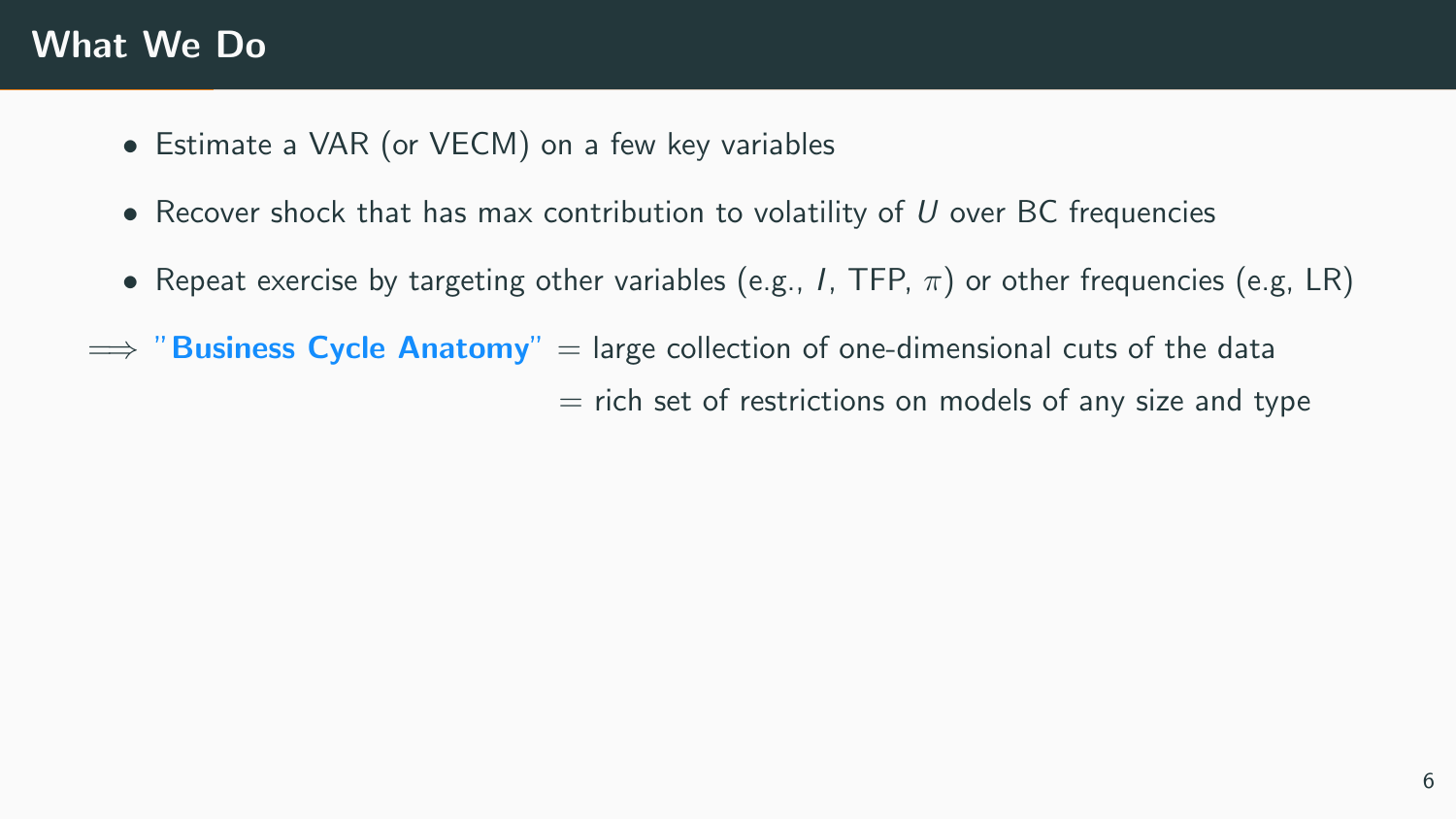## What We Do

- Estimate a VAR (or VECM) on a few key variables
- Recover shock that has max contribution to volatility of  $U$  over BC frequencies
- Repeat exercise by targeting other variables (e.g., I, TFP,  $\pi$ ) or other frequencies (e.g, LR)
- $\implies$  "Business Cycle Anatomy" = large collection of one-dimensional cuts of the data  $=$  rich set of restrictions on models of any size and type
- $\implies$  Key findings:
	- a single shock can account for bulk of BC fluctuations in key quantities
	- shocks that target u, Y, h, I, and C over BC frequencies produce similar IRFs
	- supports hypothesis of single dominant propagation mechanism
	- disconnect from both technology and inflation
- $\implies$  Support for non-inflationary, non-specialized, demand shocks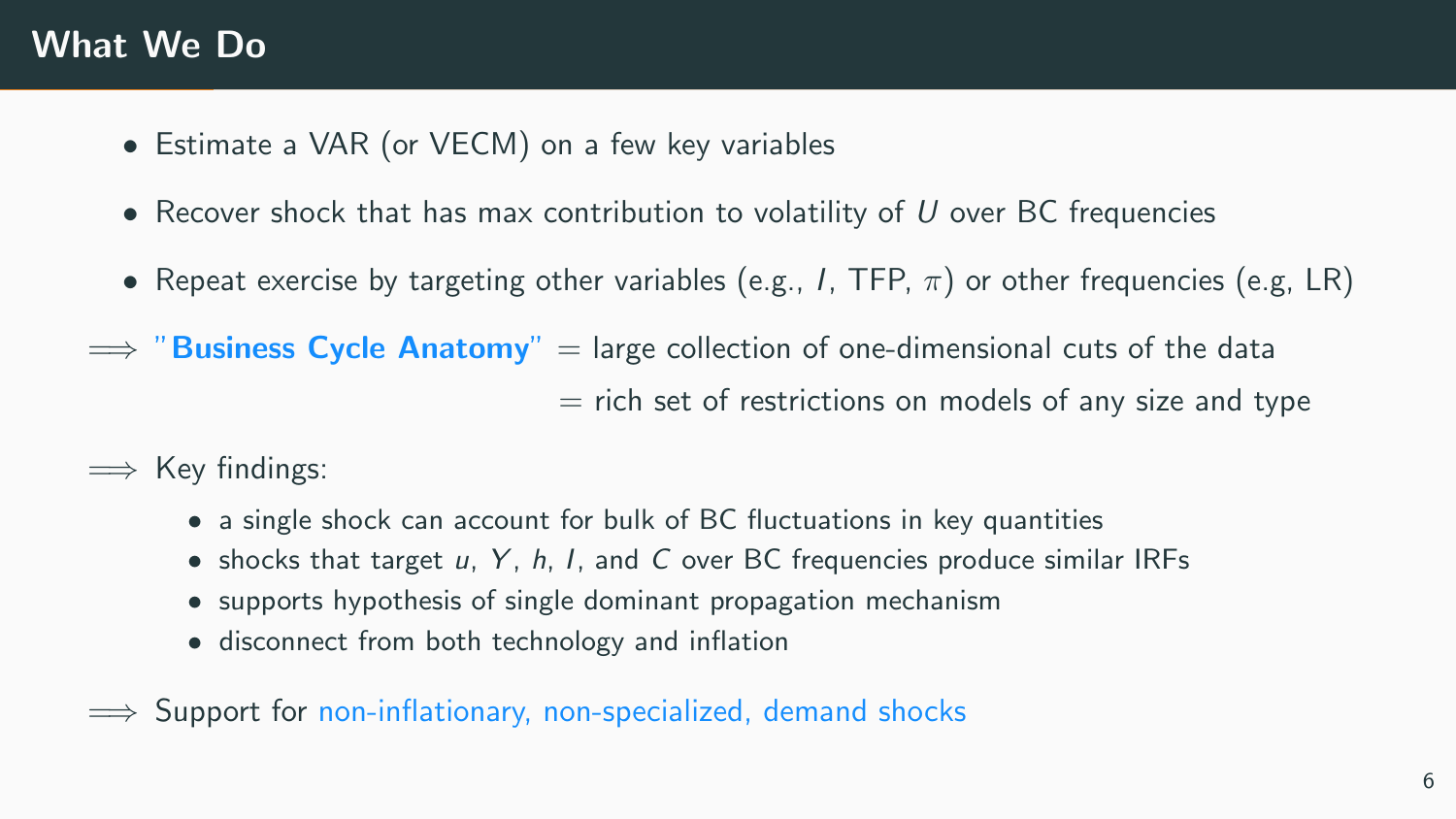- Quarterly U.S data: 1955Q1-2017Q4
	- Macro Quantities: Unemployment, GDP, Hours, Invest. (inclusive of durables), Cons.
	- Productivity: util-adjust TFP, NFB labor productivity;
	- Nominal: Inflation (GDP Delator), Federal Fund Rate, Labor Share
- VAR with 2 Lags (robust to 4 or 6 lags and VECM)
- What next? Construct the "shock to variable X"

Linear combination of the VAR residuals that has the maximal contribution to the volatility of a variable X at the business-cycle frequencies, 6-32 quarters.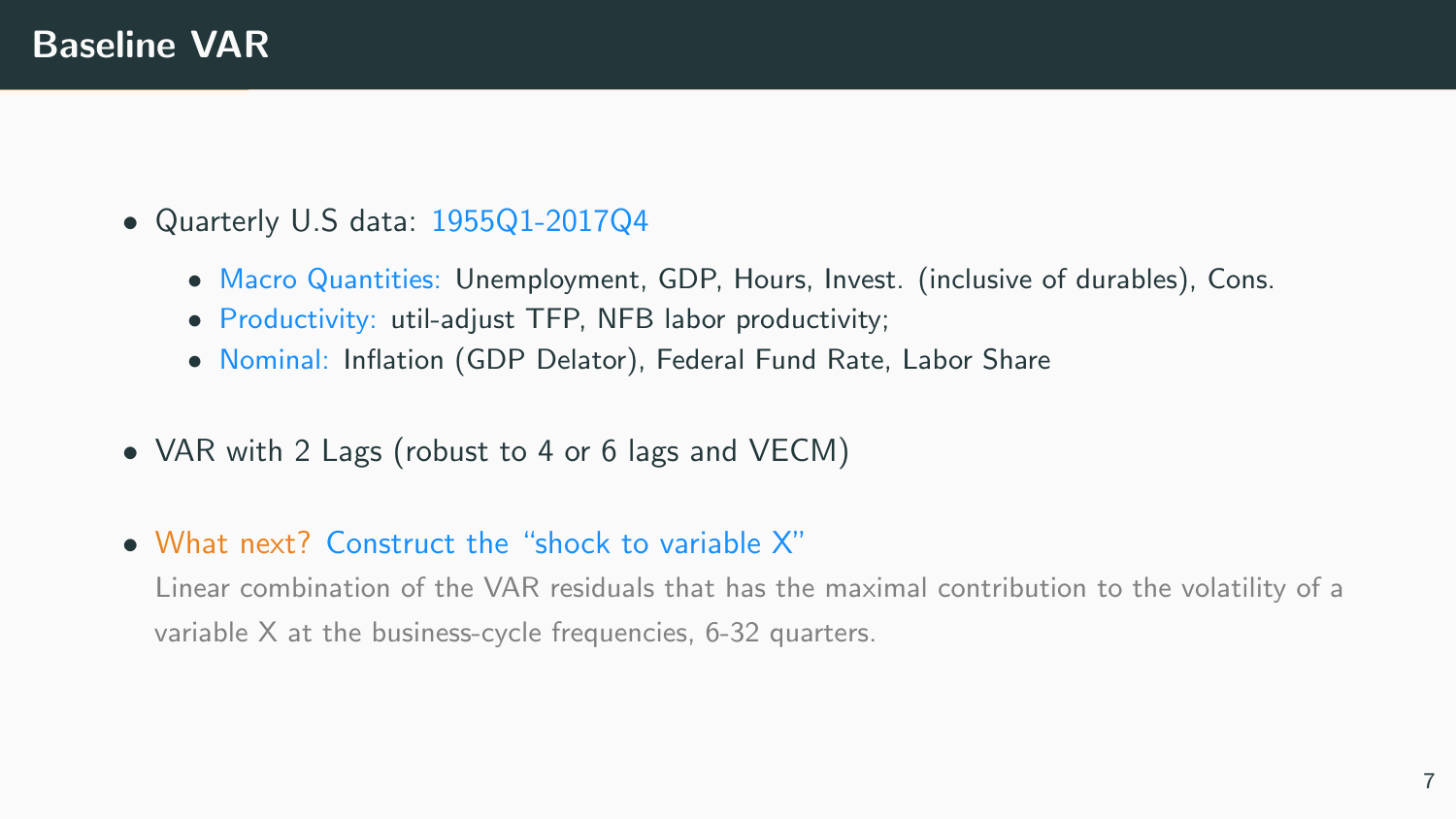## Main Business Cycle Shock: Targeting Unemployment



#### Impulse Response Functions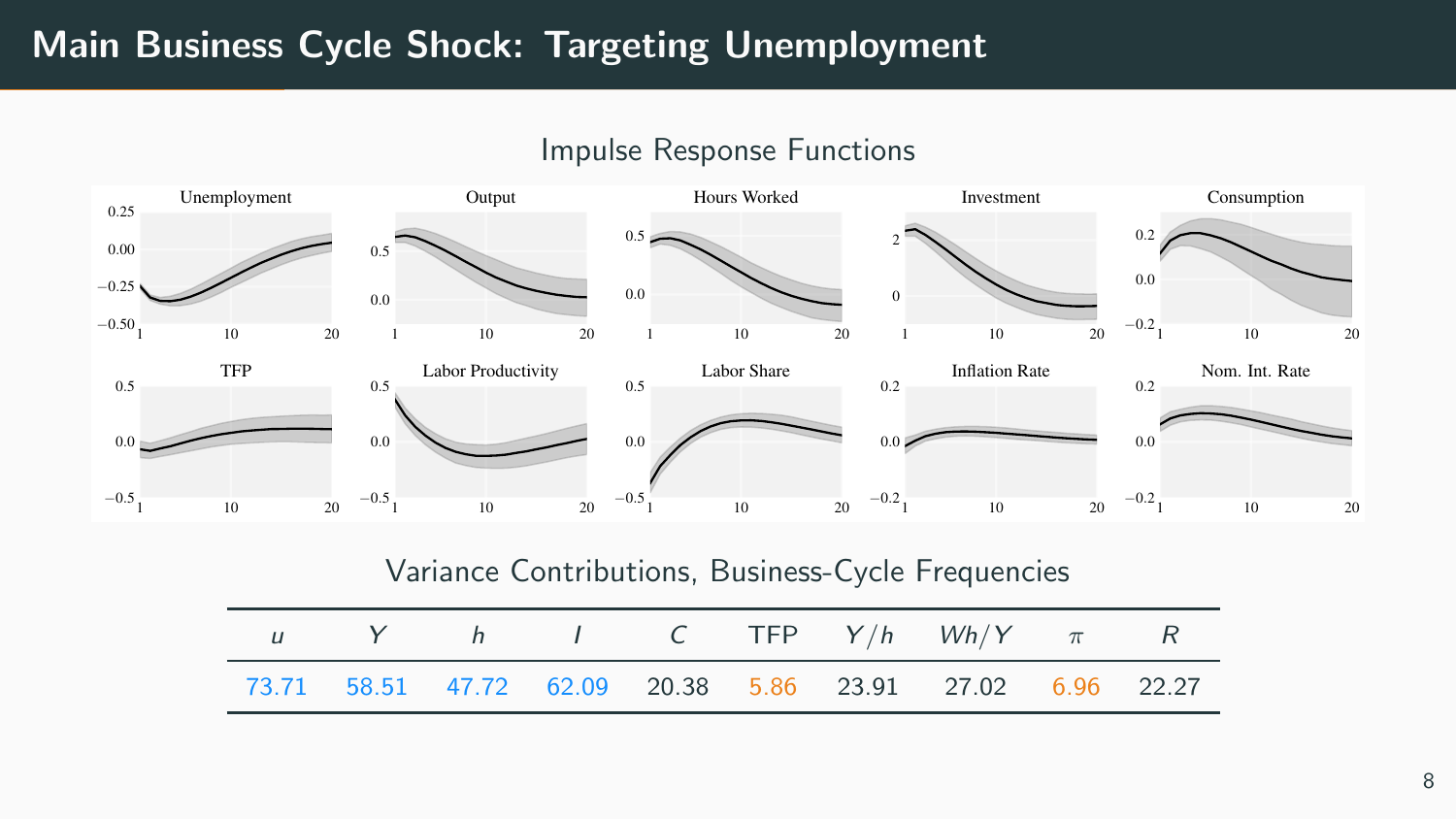## Main Business Cycle Shock: Alternative Targets

#### Interchangeable facets of the same shock!



 $u$  shock;  $u - u$   $Y$  shock;  $u - u$   $I$  shock;  $u - u$  shock;  $u - u$  shock; Shaded area: 68% HPDI.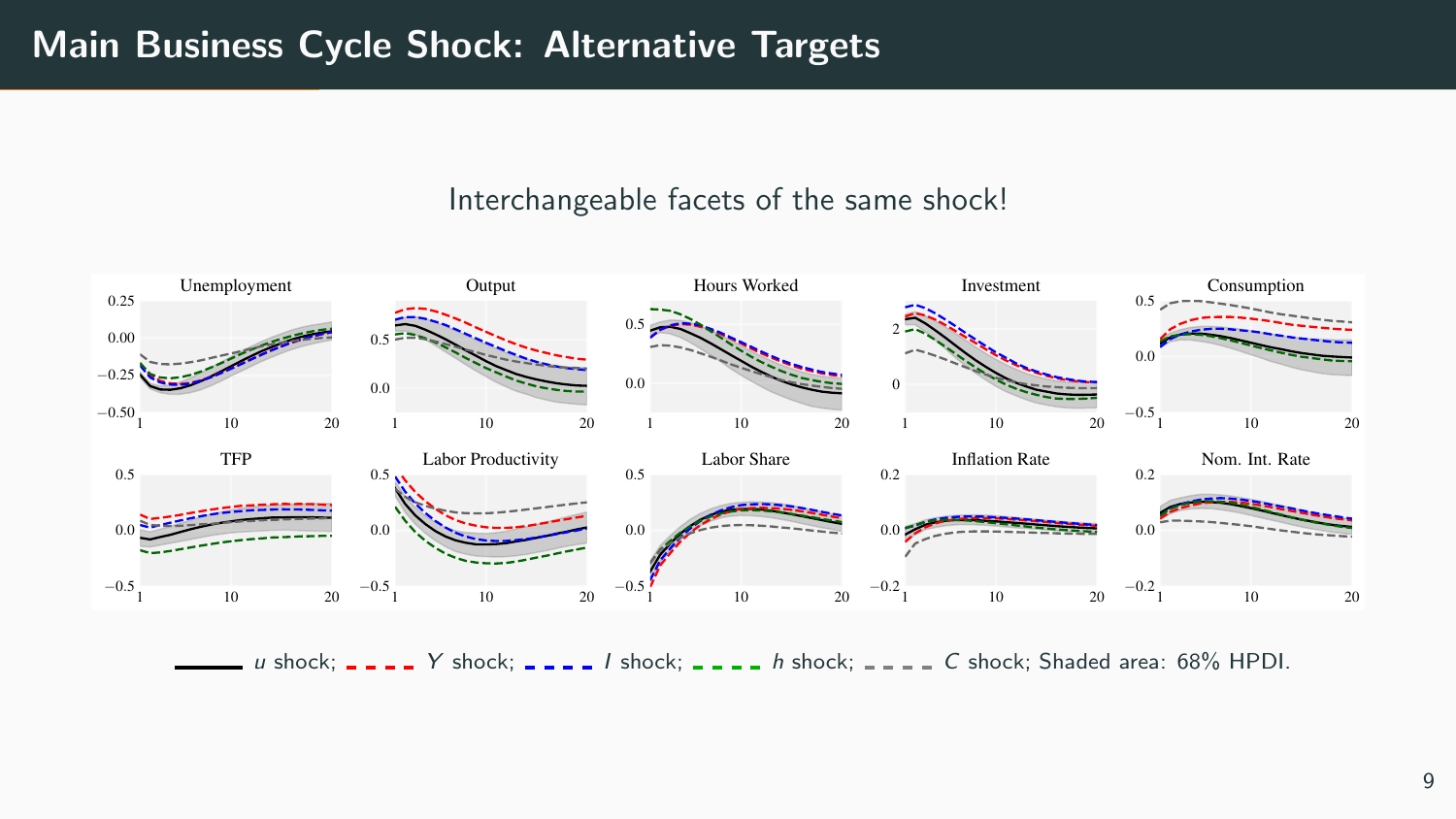## Main Business Cycle Shock: Alternative Targets

|  |  |  |  | u Y h I C TFP $Y/h$ $Wh/Y$ $\pi$ R                           |  |
|--|--|--|--|--------------------------------------------------------------|--|
|  |  |  |  | u 73.71 58.51 47.72 62.09 20.38 5.86 23.91 27.02 6.96 22.27  |  |
|  |  |  |  | Y 56.24 80.13 44.73 67.13 33.03 4.24 41.31 40.20 10.47 16.89 |  |
|  |  |  |  | h 49.84 47.54 70.45 47.99 21.78 11.62 22.61 19.47 7.23 22.38 |  |
|  |  |  |  | 1 59.03 66.60 45.20 80.29 19.01 3.81 33.74 36.44 7.69 21.51  |  |
|  |  |  |  | C 19.19 31.59 20.15 17.10 68.30 1.57 12.93 10.31 9.93 4.50   |  |

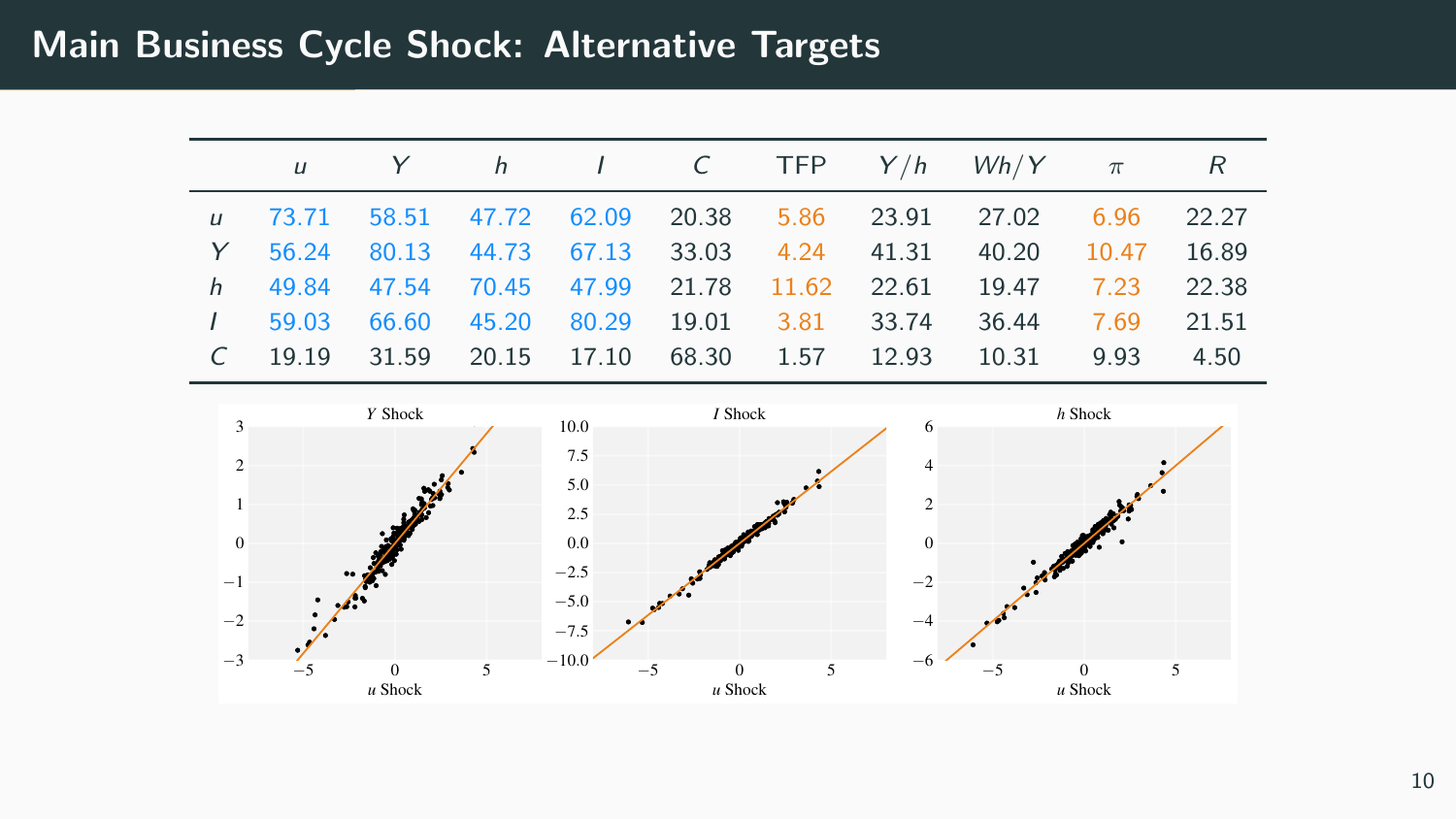### First Principal Component, Business Cycle Frequencies

|                                                                                                                                         |  |  |  | u Y h I C TFP $Y/h$ wh/Y $\pi$ R |  |
|-----------------------------------------------------------------------------------------------------------------------------------------|--|--|--|----------------------------------|--|
| Raw Data 75.33 92.26 81.24 99.80 60.19 6.10 17.73 3.02 2.33 12.27<br>VAR-Based 63.31 87.33 62.47 99.72 26.67 1.22 29.19 14.16 0.68 8.10 |  |  |  |                                  |  |

- Similar message about variance contributions: MBC  $\approx$  1st PC
- But our approach adds info about (i) IRFs and (ii) footprint on other frequencies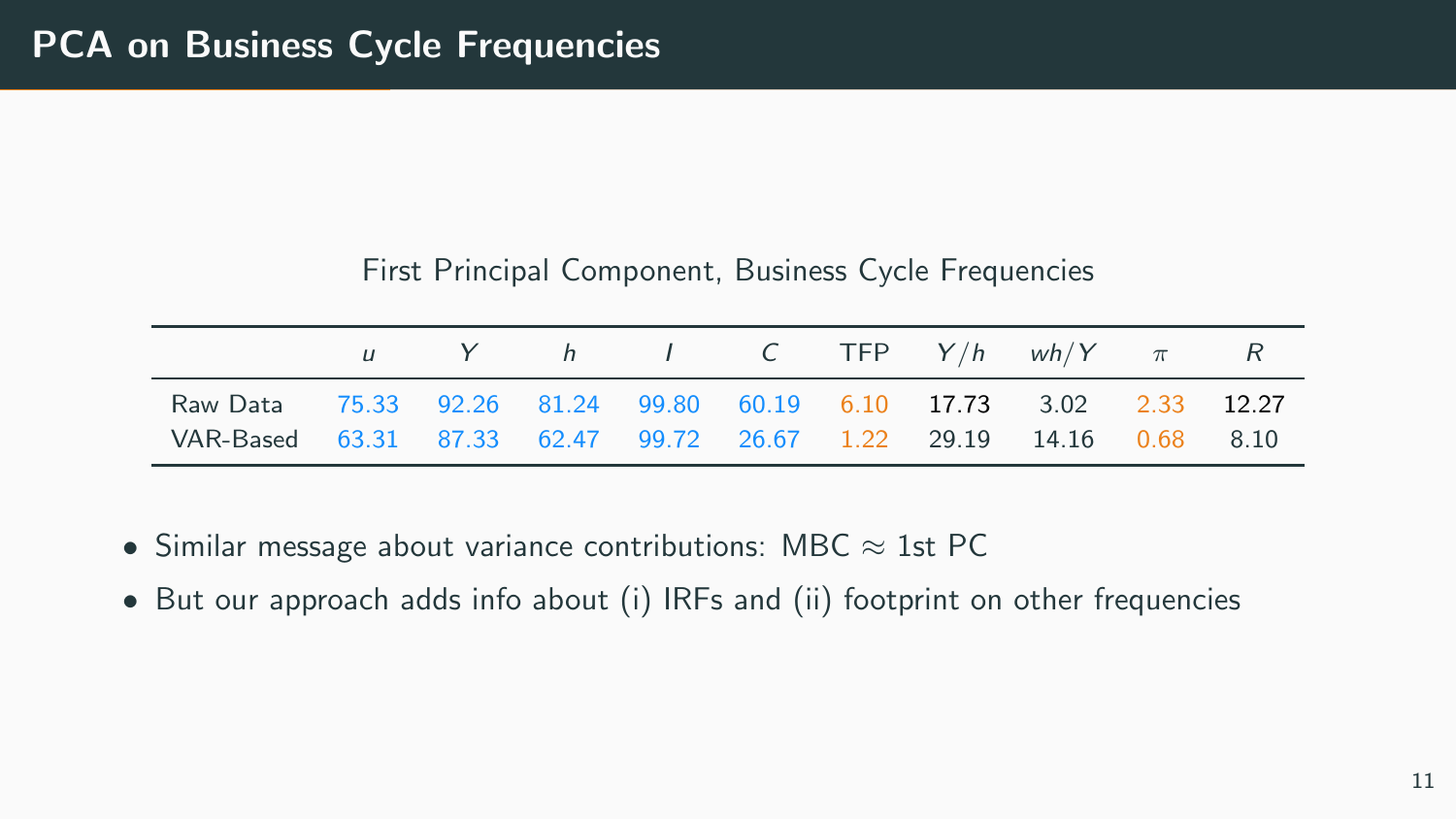## Disconnect from TFP and news thereof



MBC shock  $\rightarrow$  FFV contribution to TFP at different horizons

- echoes and reinforces Blanchard & Quad (1989), Galí (1999), Basu et al (2005)
- speaks against not only traditional technology shocks but also uncertainty, financial and other shocks operating via current TFP (e.g., Bloom et al, 2017) and news about future TFP (e.g., Beaudry & Portier, 2004, Lorenzoni, 2010)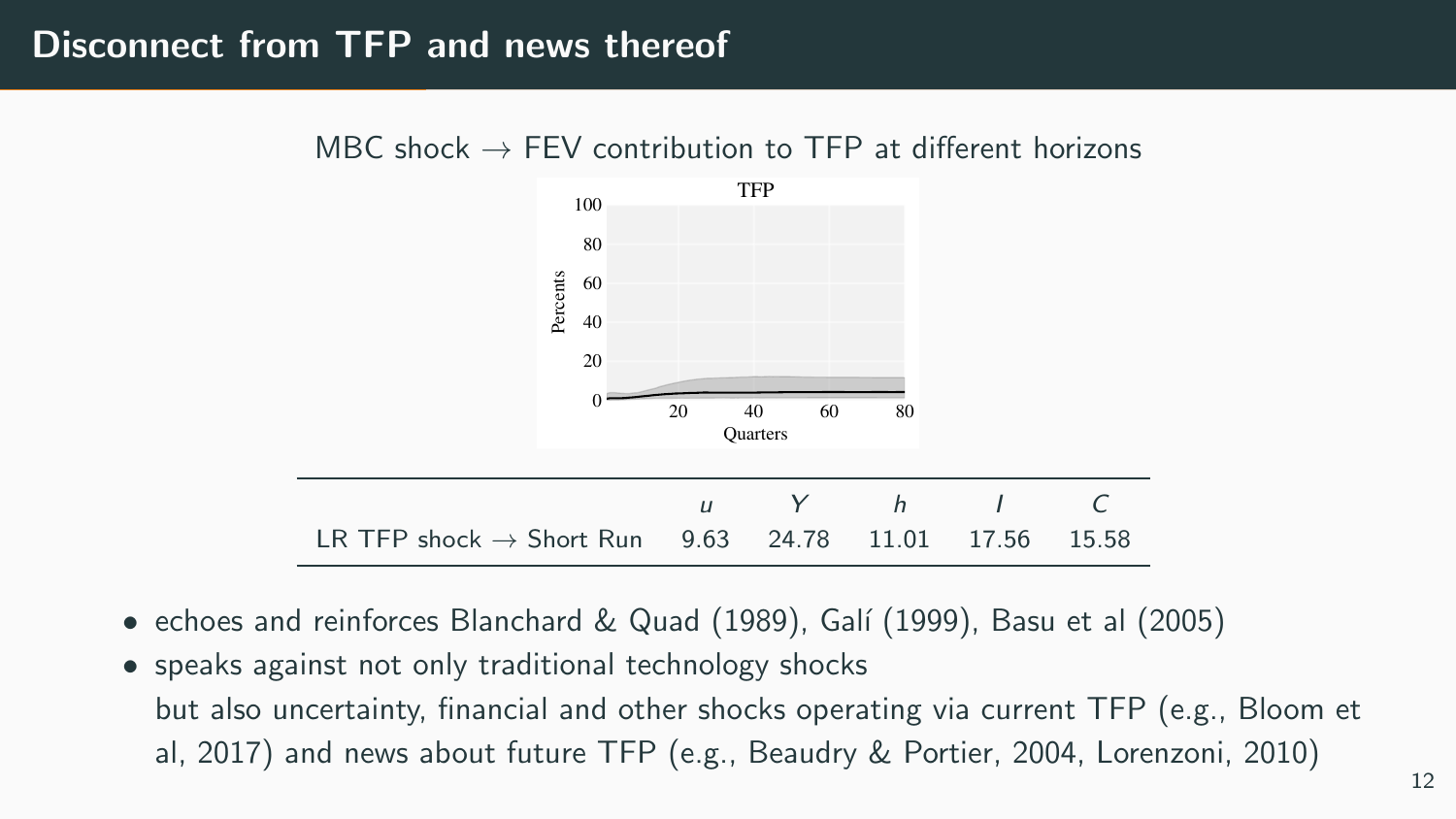# MBC as a Demand Shock along a Phillips curve?

| Challenge $#1$ : tiny signal-to-noise ratio |  |  |  |  |
|---------------------------------------------|--|--|--|--|
|---------------------------------------------|--|--|--|--|

| <b>Target</b> | П     | $\pi$ | Wh/Y  |  |  |
|---------------|-------|-------|-------|--|--|
| Unemployment  | 73.71 | 6.96  | 27.02 |  |  |
| Inflation     | 4.24  | 83.03 | 1.96  |  |  |
| Labor Share   | 26.01 | 4.03  | 85.59 |  |  |

Challenge  $#2$ : magnitude

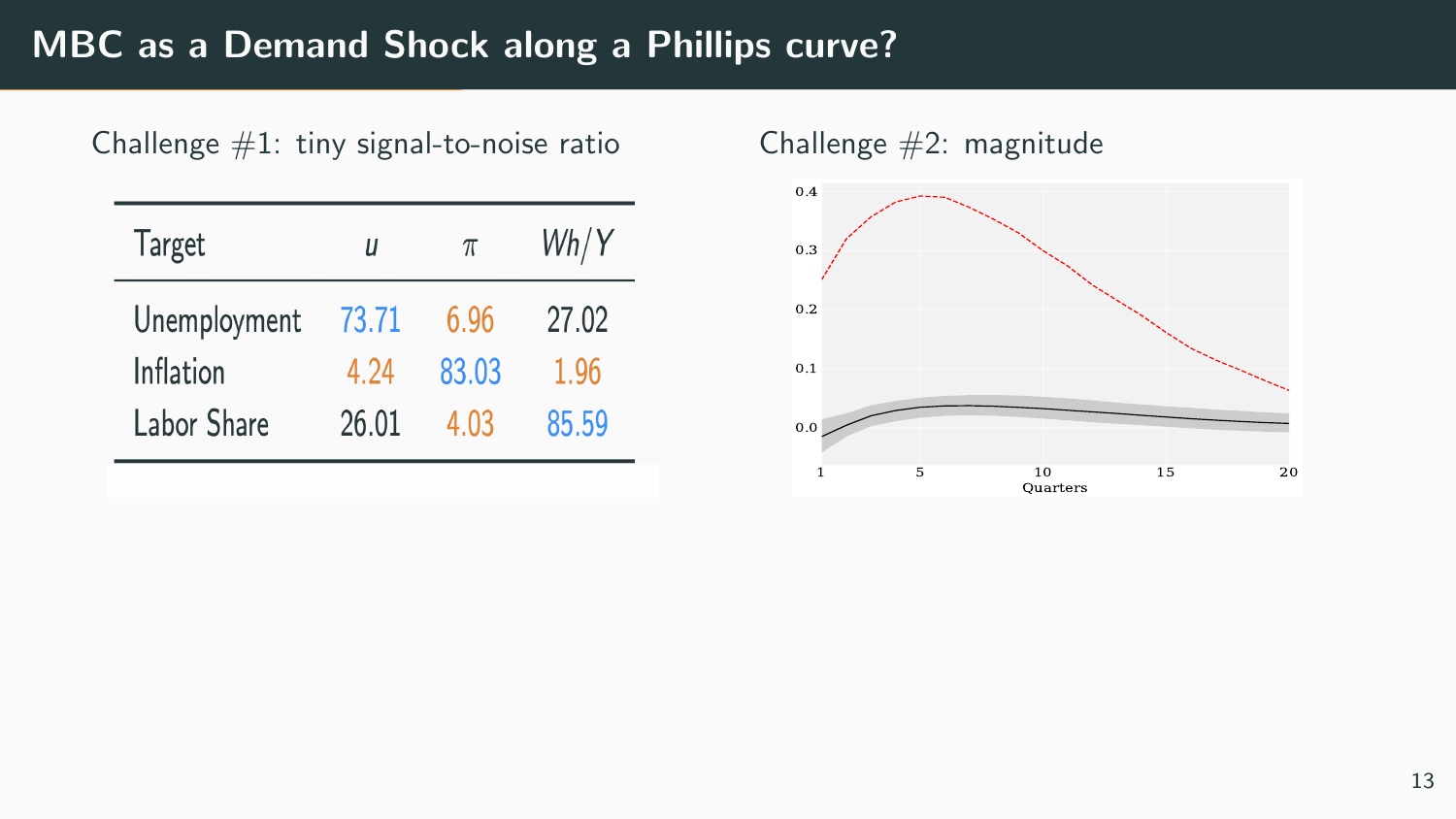# MBC as a Demand Shock along a Phillips curve?



Challenge #3: semi-structural exercises (in paper)

- remove AS shock via TFP shock: same picture
- estimate two-shock, AD-AS model to fit both MBC and inflation shock in the data  $\Rightarrow$  Phillips curve slope  $\approx$  0, demand shock explains nearly all of u and none of  $\pi$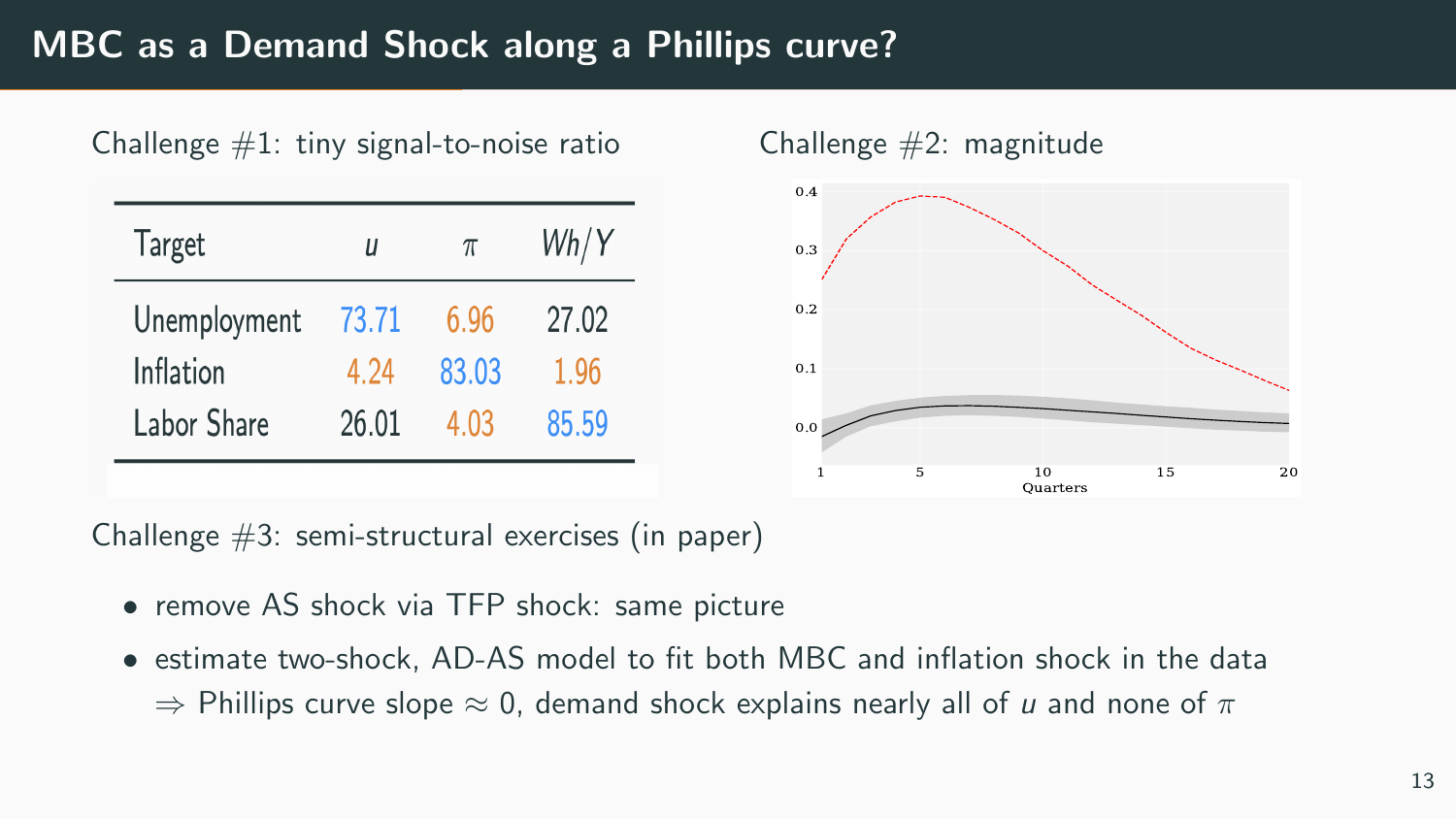#### Robust to

- More lags, VECM
- Varying the sample: Post vs Pre-Volcker era, w/o Great Recession/ZLB ...
- Adding variables: Stock Prices,  $P^{I}/P^{C}$ , financial variables ...

#### $\bullet$  ...

• Shifting to time domain rather than frequency domain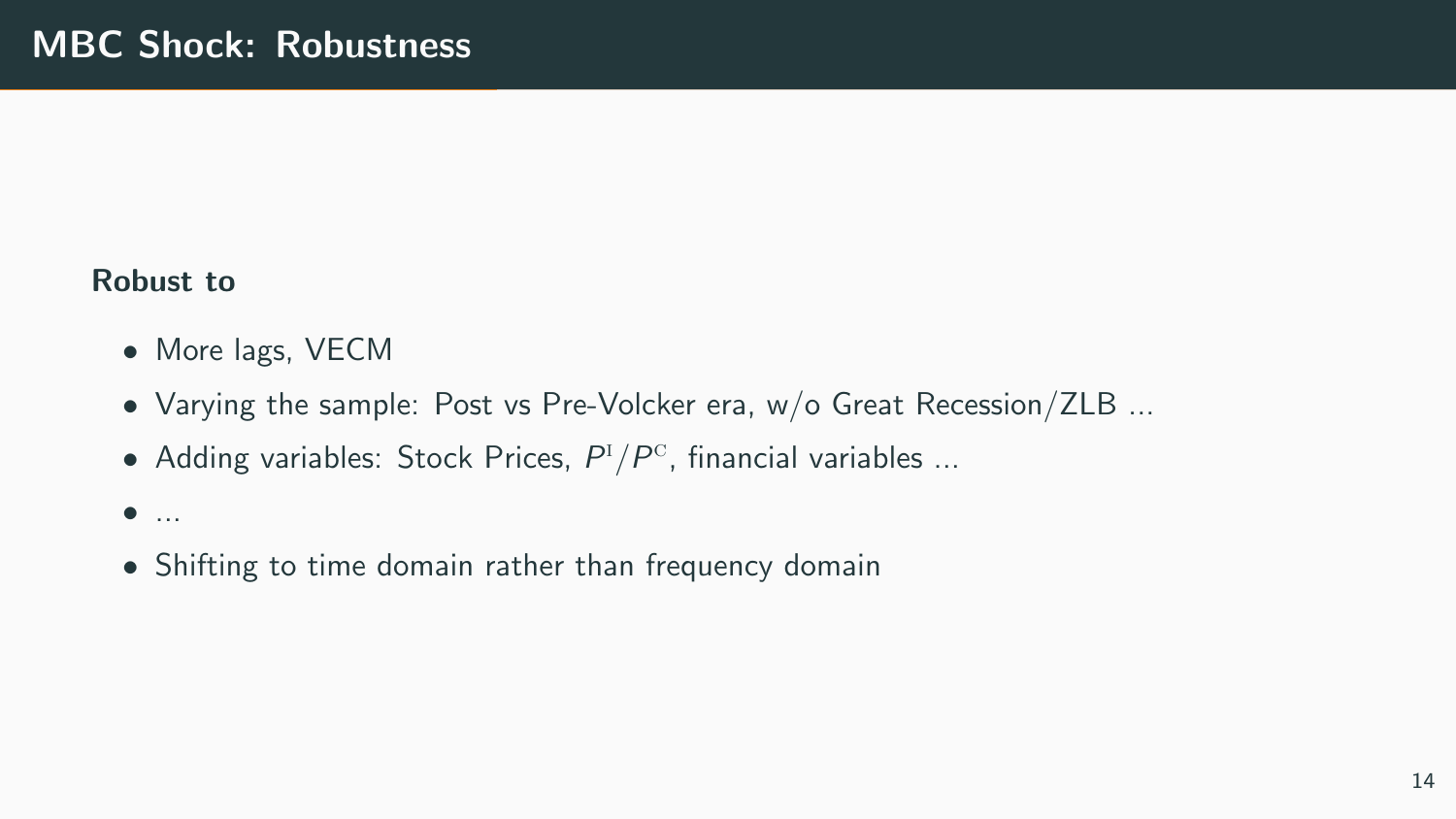|                       | $\iota$ | Y     | h     |       | C     | <b>TFP</b> | Y/h   | Wh/Y  | $\pi$ | R     |
|-----------------------|---------|-------|-------|-------|-------|------------|-------|-------|-------|-------|
| [1] Benchmark         | 73.71   | 58.51 | 47.72 | 62.09 | 20.38 | 5.86       | 23.91 | 27.02 | 6.96  | 22.27 |
| $[2]$ 4 lags          | 74.49   | 58.23 | 49.16 | 62.42 | 21.20 | 6.28       | 23.10 | 27.87 | 6.91  | 24.75 |
| $[3]$ VECM $(1)$      | 62.43   | 50.27 | 48.81 | 53.39 | 34.88 | 18.13      | 23.80 | 24.11 | 10.46 | 33.37 |
| $[4]$ VECM $(2)$      | 64.85   | 54.99 | 48.82 | 53.78 | 44.93 | 12.17      | 19.51 | 29.71 | 11.29 | 19.51 |
| $[5]$ 1948-2017       | 78.98   | 65.32 | 49.61 | 63.76 | 19.52 | 6.14       | 26.53 | 29.62 | 5.16  | 16.94 |
| $[6]$ 1960-2007       | 68.15   | 59.93 | 55.99 | 65.02 | 20.67 | 6.02       | 25.04 | 29.96 | 10.70 | 27.03 |
| [7] pre-Volcker       | 74.23   | 56.75 | 43.21 | 61.50 | 23.43 | 6.82       | 30.69 | 28.43 | 17.45 | 27.60 |
| [8] post-Volcker      | 73.39   | 50.37 | 50.65 | 58.44 | 20.23 | 7.94       | 18.46 | 23.01 | 4.65  | 15.05 |
| [9] Extended          | 59.33   | 50.61 | 45.50 | 52.91 | 21.83 | 4.81       | 26.69 | 27.82 | 12.12 | 28.99 |
| [10] Financial        | 68.57   | 57.56 | 46.84 | 59.95 | 25.94 | 7.04       | 27.20 | 26.86 | 8.42  | 26.59 |
| [11] Chained-Type C&I | 81.41   | 59.04 | 45.96 | 61.52 | 17.36 | 4.03       | 20.35 | 20.19 | 5.82  | 23.17 |

#### Short-Run Variance Contributions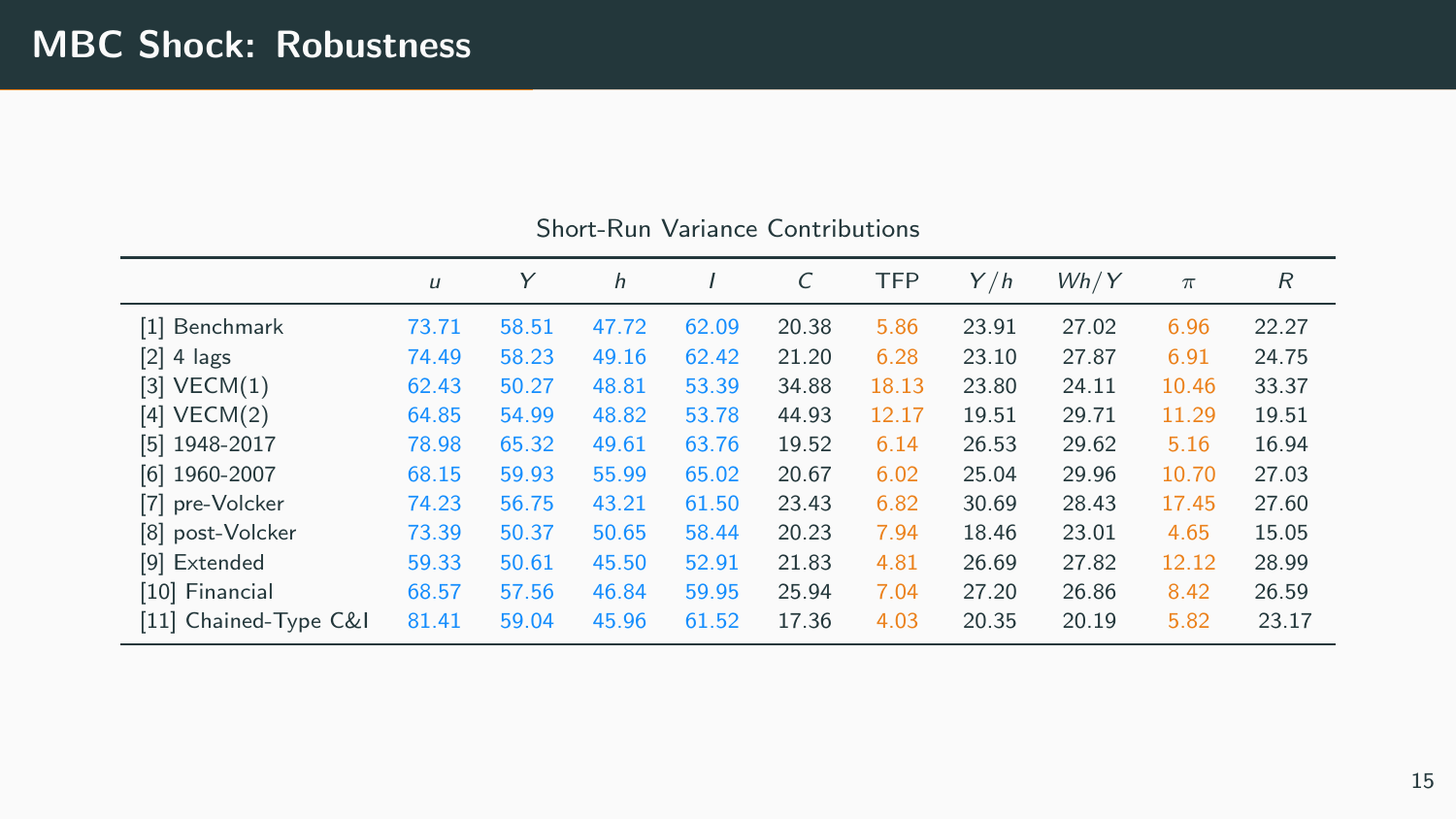

Baseline;  $---$  VECM<sub>1</sub>;  $---$  1960-2007;  $---$  Extended;  $---$  Financial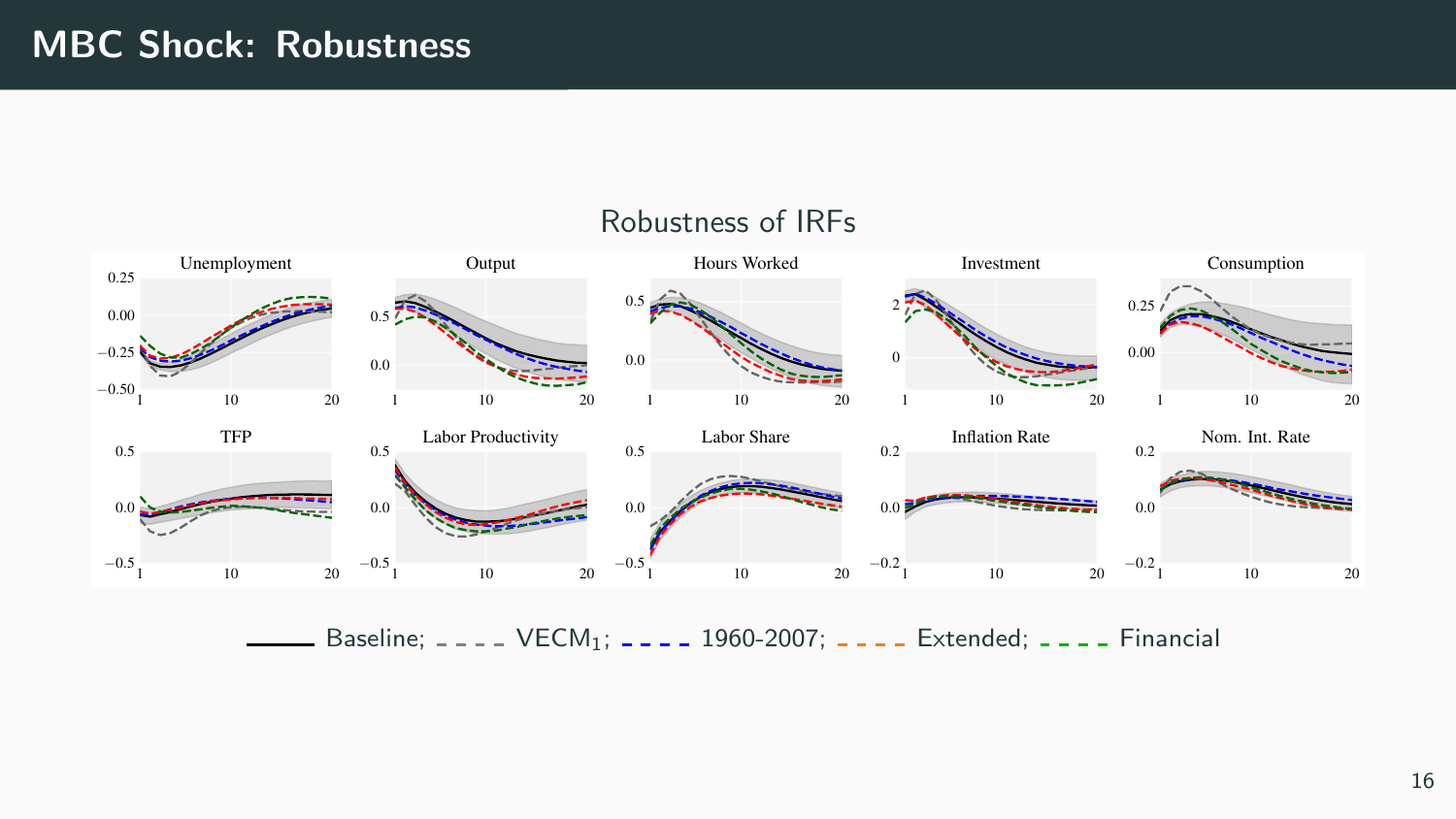# Bottom Line (so far)

- One shock explains bulk of BC volatility in key quantities
	- with  $u, h, Y, I, C$  moving in tandem
- Interchangeability: same IRFs regardless of target
	- support for parsimonious theories
	- unlike many state-of-the-art DSGE (more on this shortly)
- $\approx$  0 comovement with TFP at all frequencies, and  $\approx$  0 footprint on the Long Run
	- echoes and reinforces Blanchard & Quad (1989), Galí (1999)
	- rules out financial, uncertainty or other shocks that map to SR fluctuations in TFP
	- rules out news about future TFP or LR outlook
- Disconnect from inflation
	- rules out "textbook" Keynesian model
	- NKPC is as good in explaining  $\pi$  as C-CAPM is in explaining asset prices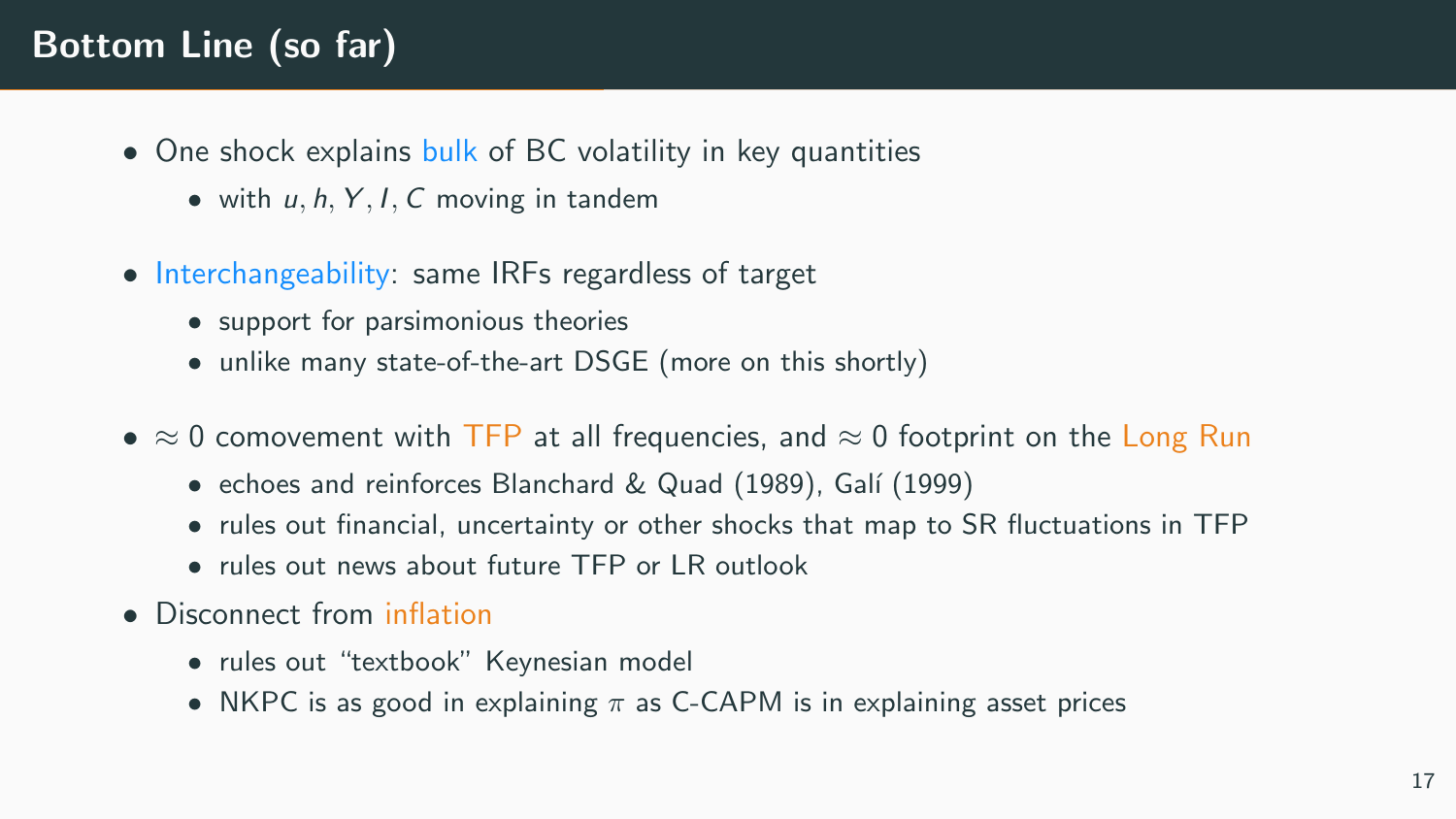Two candidate classes of models:

- 1. state-of-the-art DSGE with extremely flat Phillips curves and accommodative MP
	- Christiano, Eichenbaum & Evans (2005), Smets & Wouters (2007), Justiniano, Primiceri & Tambalotti (2010), Christiano, Motto, & Rostagno (2014), and thousands more
- 2. demand shocks outside the realm of sticky prices/Phillips curves
	- older literature on multiple equilibria and coordination failures: Azariadis (1981); Benhabib & Farmer (1994); Diamond (1982); Guesnerie & Woodford (1993)
	- newer literature on belief or other real frictions: Angeletos, Collard, & Dellas (2018); Angeletos & La'O (2010, 2013); Angeletos & Lian (2021); Bai, Ros-Rull, and Storesletten (2017); Basu et al (2021); Beaudry & Portier (2014, 2018); Beaudry, Galizia, & Portier (2018); Benhabib, Wang, & Wen (2015); Eusepi & Preston (2015); Hall & DiTella (2020); Huo & Rios-Rull (2021); Huo & Takayama (2015); Jaimovich and Rebelo (2009); Ilut & Saijo (2018)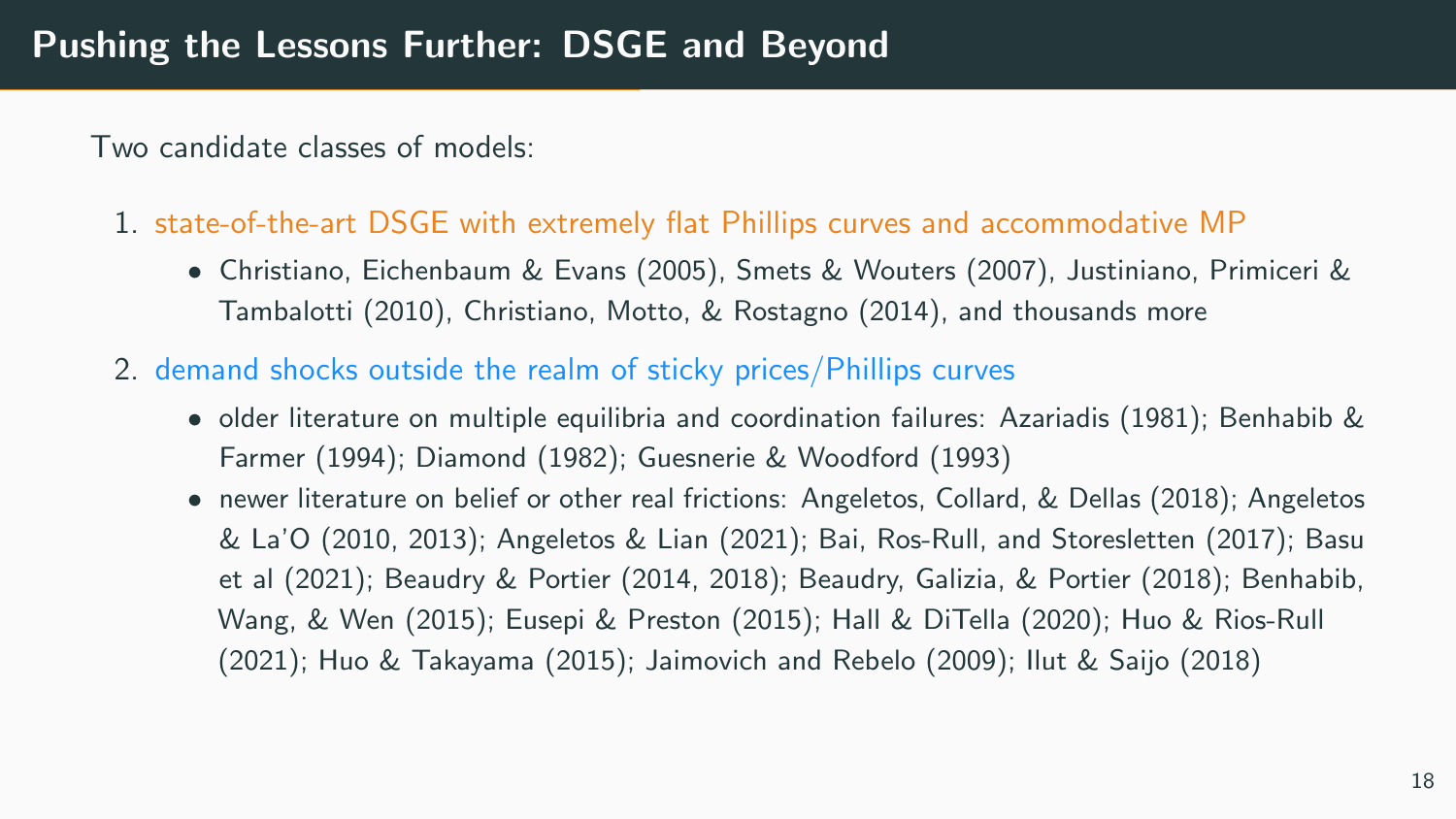Two representative examples:

### 1. JPT (Justiniano, Primiceri & Tambalotti, JME 2010)

- similar to CEE/SW (but estimation more suitable for our purposes)
- also similar to CMR (replace "investment shock" with "risk shock")
- very sticky prices, very sticky wages, sufficiently accommodative MP
- standard bells and whistles (Habit, Invt Adj Costs, Utilization)
- multiple shocks (but *I* shock is most important)
- 2. ACD (Angeletos, Collard & Dellas, Ecma 2018)
	- RBC with variation in HOB, or "sentiments" (Angeletos & La'O, Ecma 2013)
	- extrinsic waves of optimism and pessimism about SR economic outlook
	- animal spirits/coordination failure along unique equilibrium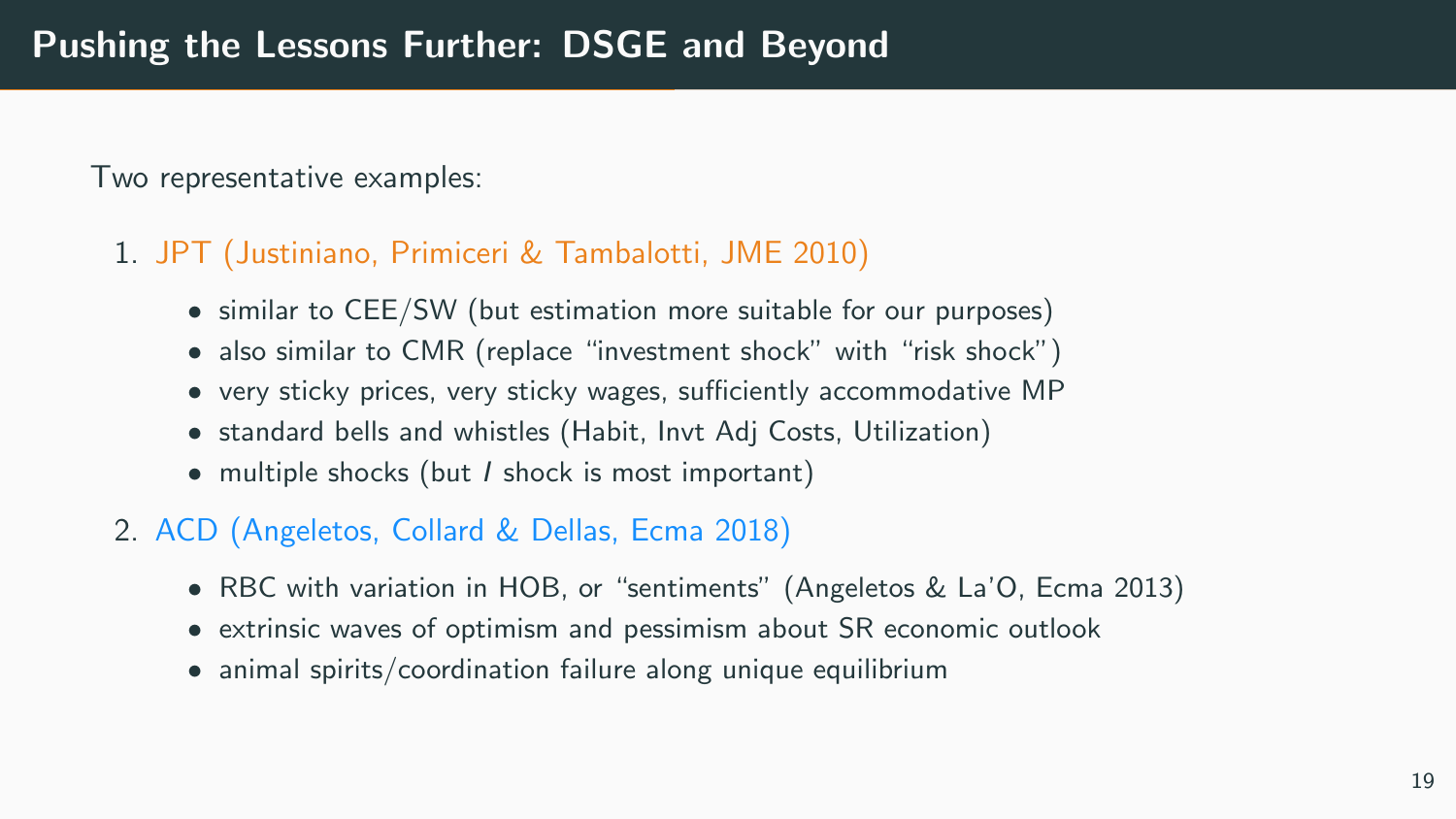## JPT and ACD: Theoretical Shocks vs MBC in Data

### JPT: A, I, and C shocks



I.I. Technology Shock II.I. Investment Shock II.I. Consumption Shock \_\_\_\_ MBC Shock in Data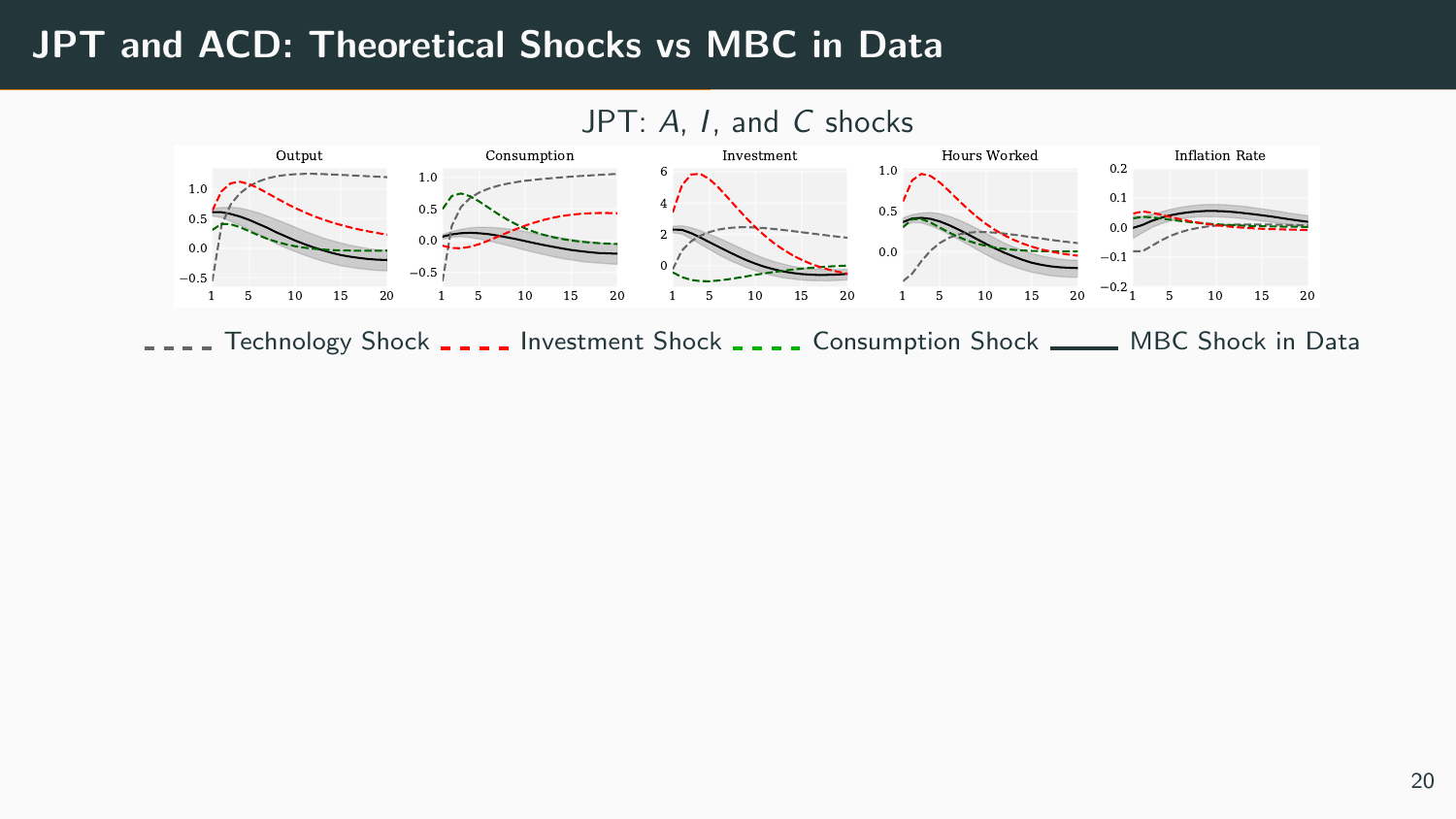## JPT and ACD: Theoretical Shocks vs MBC in Data

### JPT: A, I, and C shocks



I.I. Technology Shock I.I. Investment Shock I.I. Consumption Shock I. MBC Shock in Data



- Only our "exotic" theoretical shock directly captures MBC shock in the data
- But could it be that  $\underline{\text{combination}}$  of 7 "familiar" shocks does the job?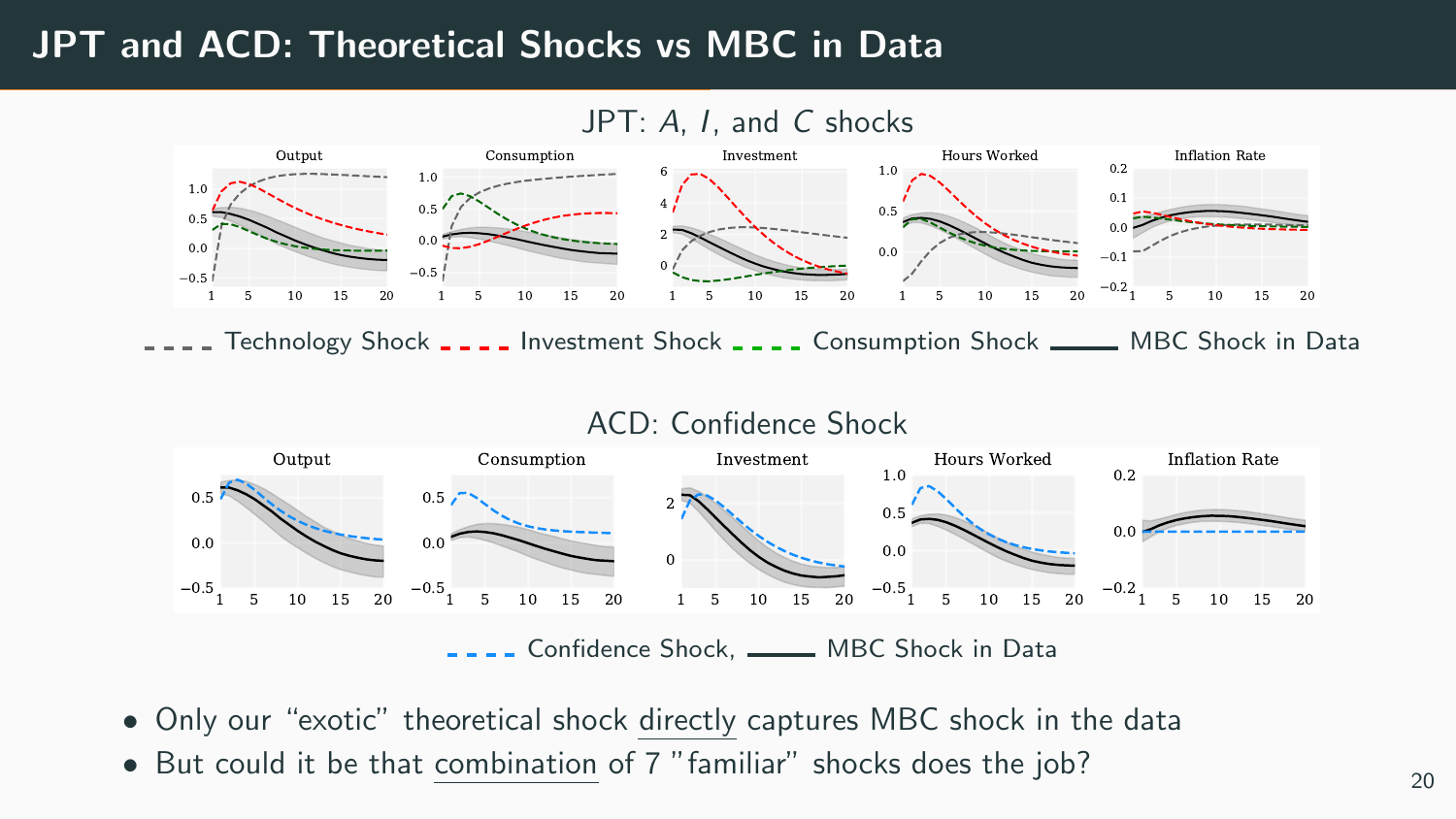- Bread-and-butter theoretical mechanisms fail to capture MBC in the data
- State-of-the art DSGE models (JPT, SW, CMR, ...) also fail
	- despite of their use of multiple shocks and other bells and whistles
	- because they have too much "specialized" shocks
	- not enough comovement
- Hints at a missing propagation mechanism in flexible-price core of dominant NK paradigm
	- AD shocks may drive  $y_{\text{natural}}$  and generate comovement without strict reliance of nominal rigidity and accommodative MP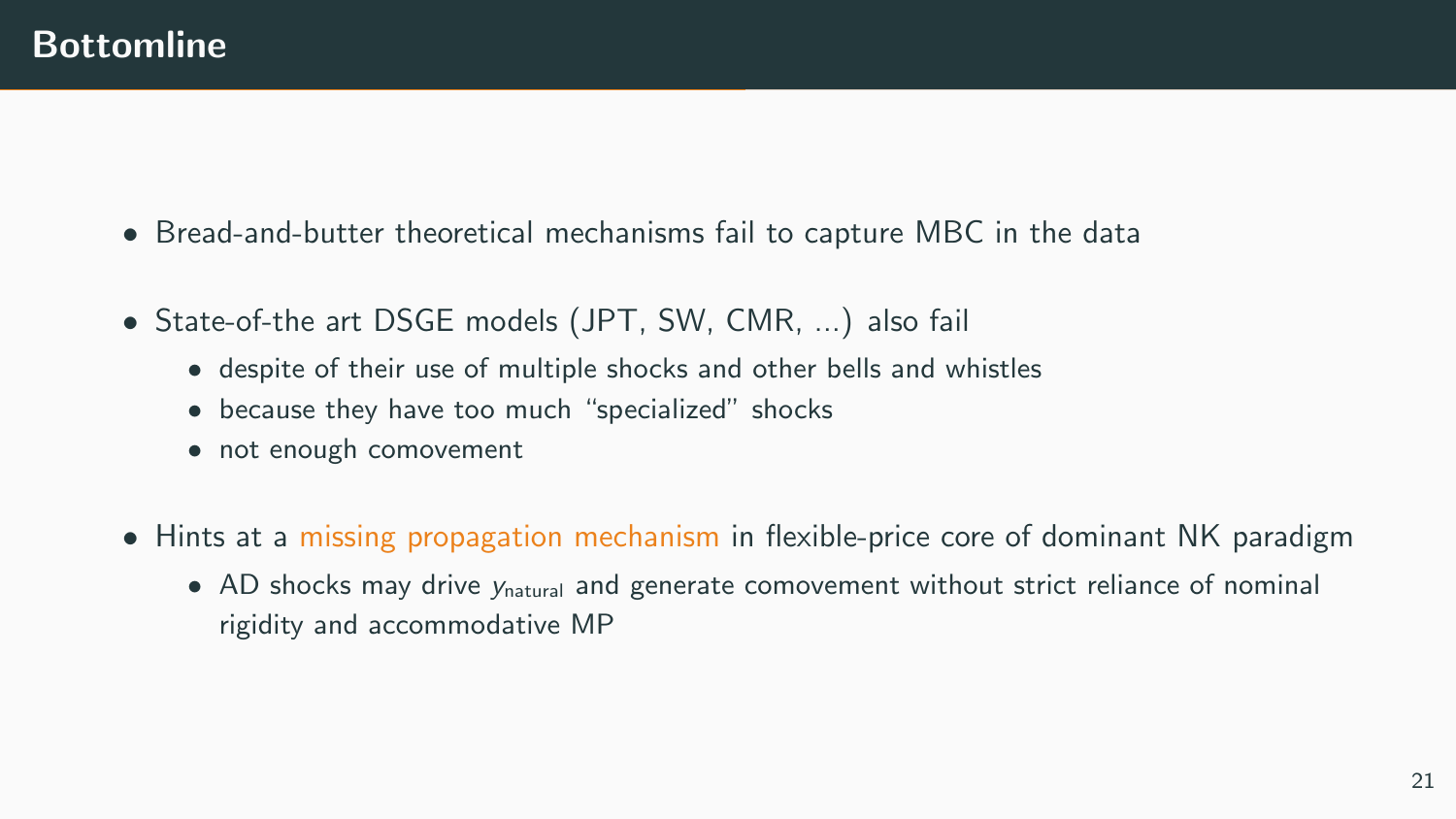## Confidence and the Propagation of Demand Shocks

George-Marios Angeletos<sup>1</sup> Chen Lian<sup>2</sup>

 $1$ MIT and NBER  $2$ University of California, Berkeley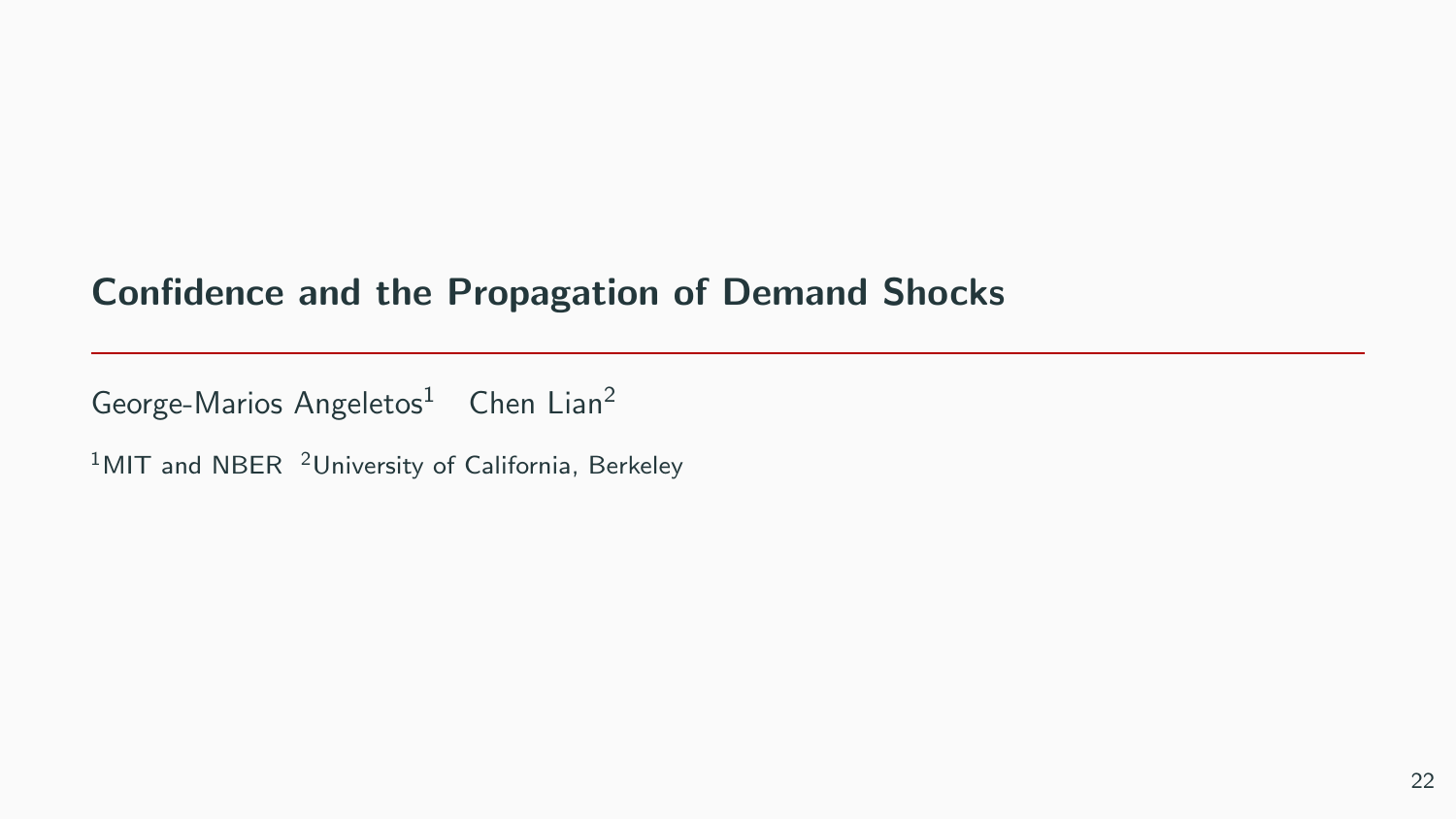- Household deleveraging or other AD shocks
	- $\implies$  Consumers spend less
	- $\implies$  Firms produce and hire less
	- ≡ Consumers lose confidence and spend even less
	- $\implies$  Firms produce and hire even less
	- =⇒ · · ·
	- $\implies$  The Great Recession!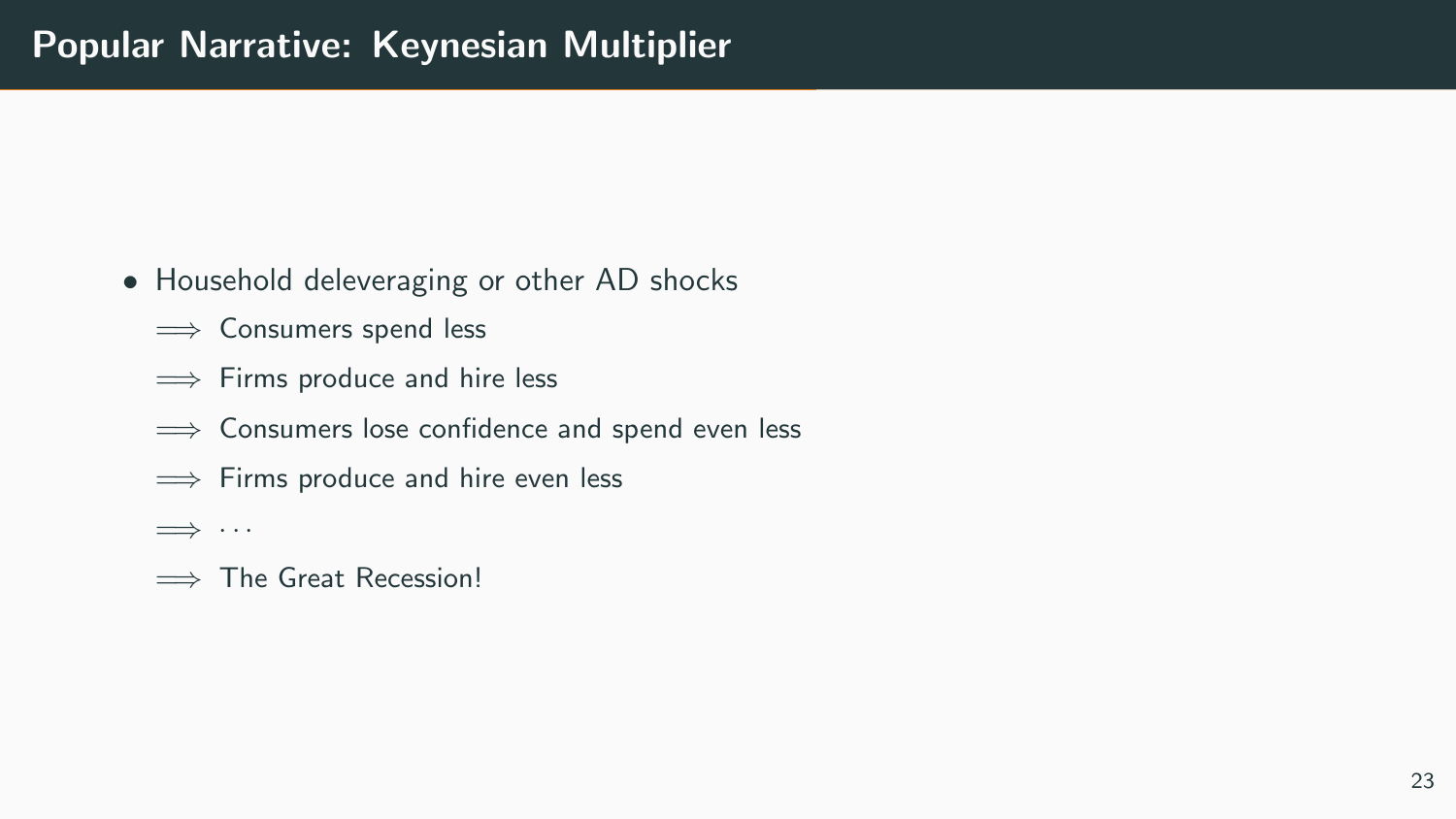Basic RBC: no ("Barro-King puzzle")

- In GE, interest rates adjust, offsetting AD shock
- N, Y, and I move in opposite direction than C

Basic NK: yes, but:

- Only when MP does not replicate flexible price outcomes
- Translates any AD shock to a monetary expansion/contraction
- Inflation and output must co-move
- Also, hard to get C and I to comove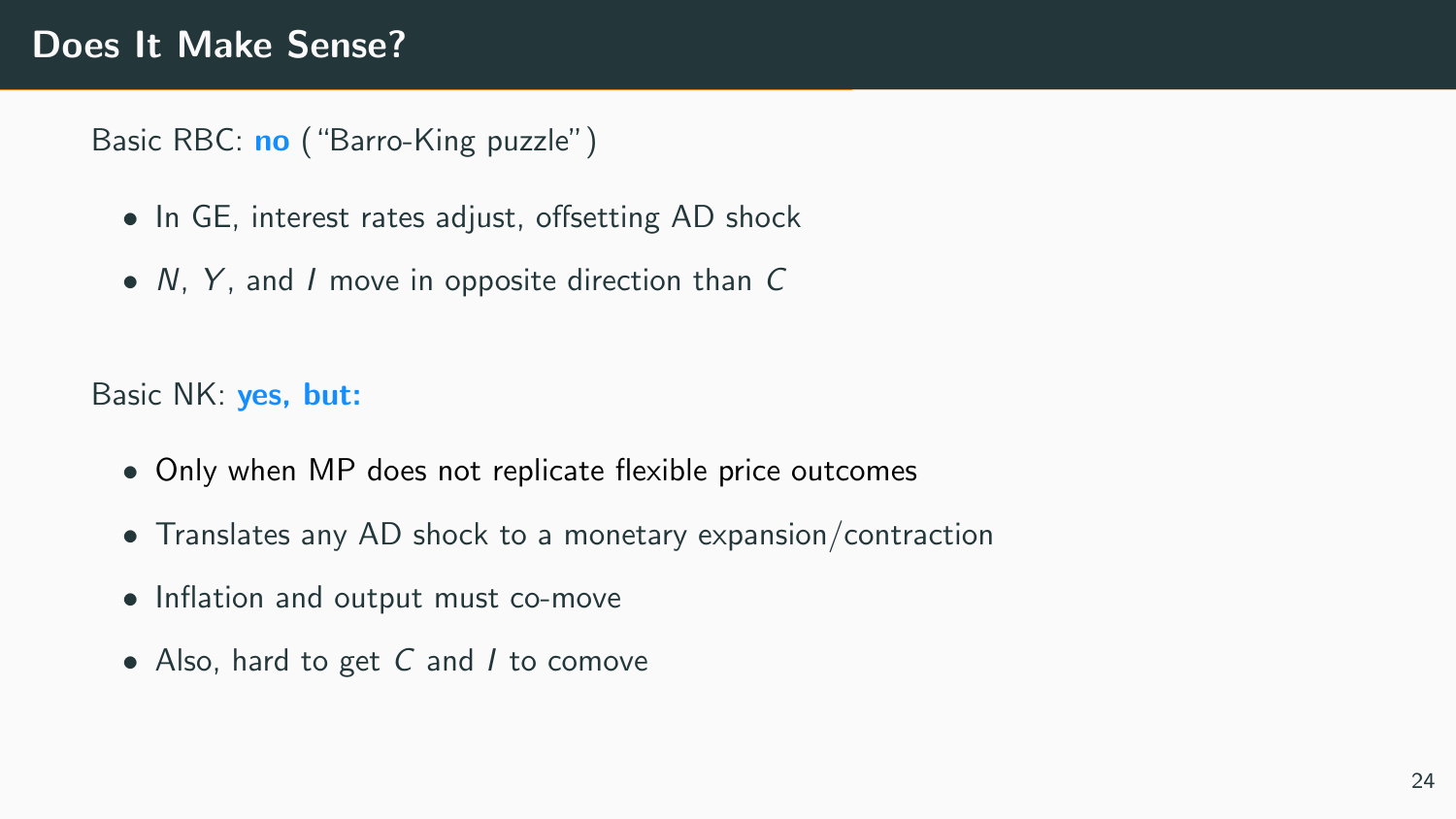Element 1: variable utilization + adjustment cost for K (or I)

- $\Rightarrow$  intertemporal substitution in production
- $\Rightarrow$  AS responds to AD along flexible-price outcomes

Element 2: confusion between idiosyncratic & agg. income fluctuations

 $\Rightarrow$  confidence multiplier

(feedback loop  $b/w$  y, consumer sentiment,  $\&$  investor sentiment)

 $1+2 \Rightarrow$ :

u, γ, h, c, i comove without TFP &  $\pi$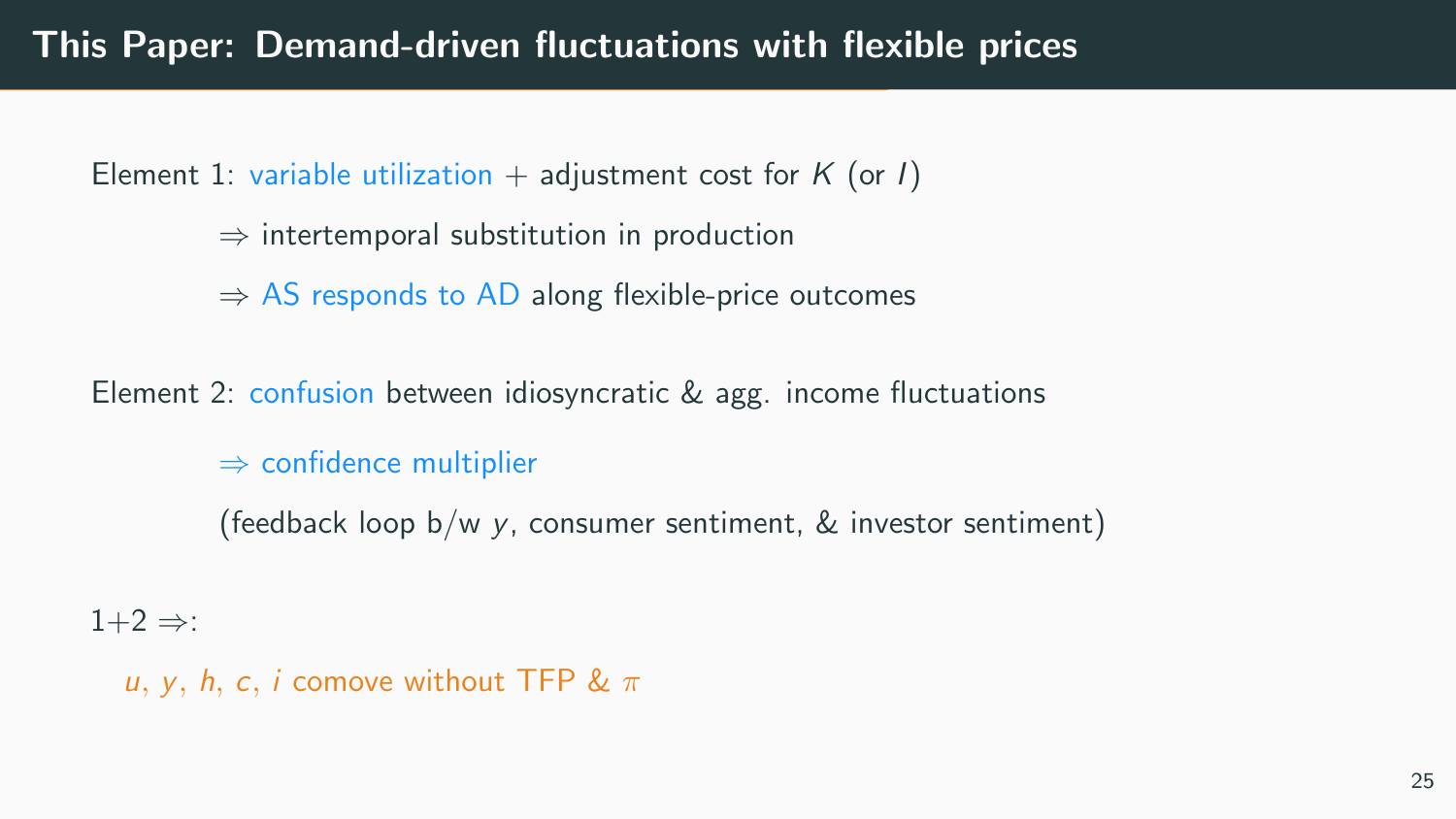- 1. Start with FIRE (full-info, rational expectations) and no investment margin variable utilization  $\Rightarrow$  AS responds to AD
- 2. Add info friction (or bounded rationality)  $\Rightarrow$  confidence multiplier
- 3. Comovement and other implications
	- Gov spending (crowding in, front-loading vs back-loading)
	- Comovement between savers and borrowers
	- Comovement between consumption and investment
	- TFP/AS shocks vs AD shocks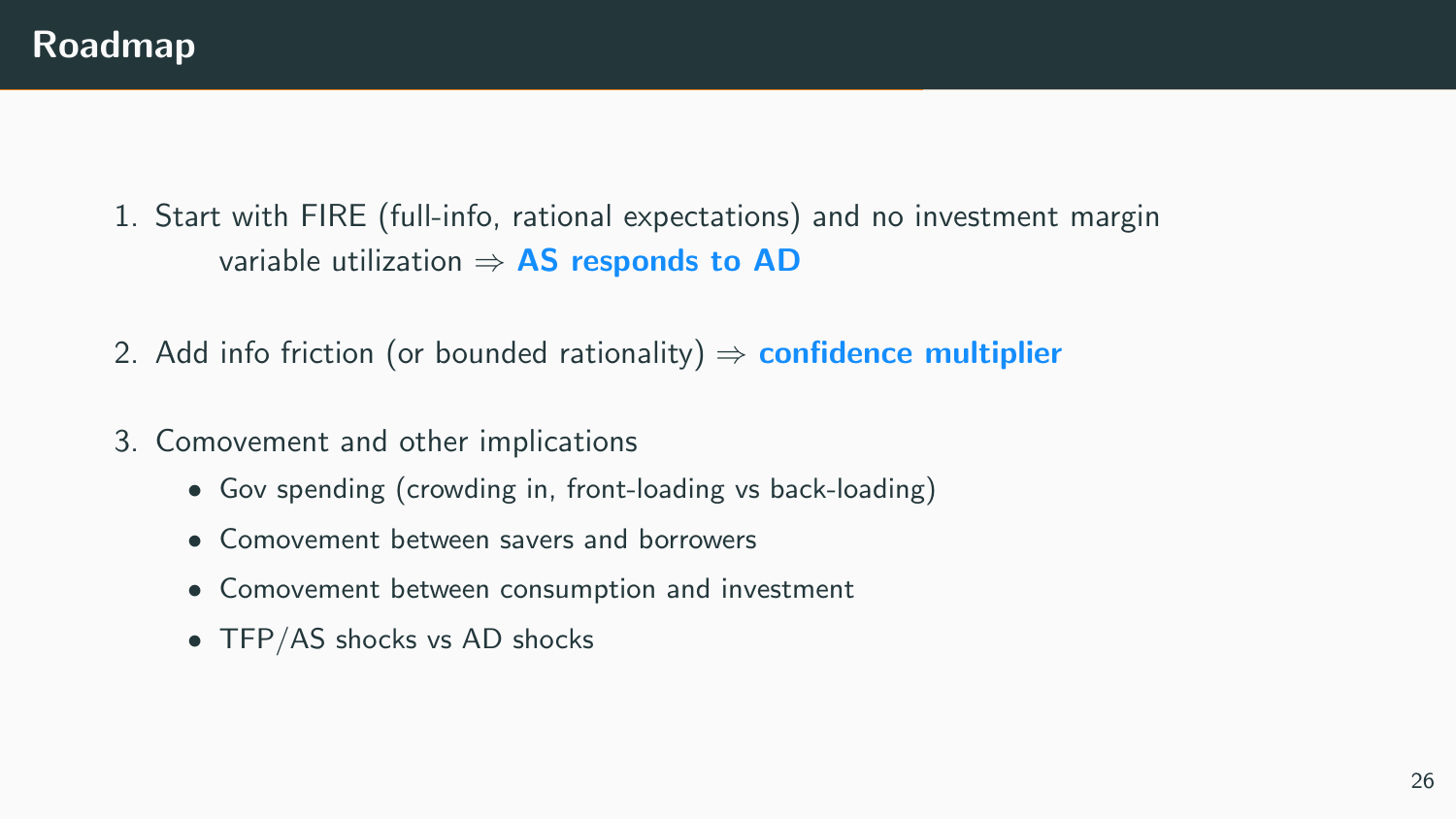## Preferences and AD Curve

• Preferences (representative agent & complete info)

$$
U(c_{t}, n_{t}) + \beta_{t} U(c_{t+1}, n_{t+1}) + \beta_{t} \beta_{t+1} U(c_{t+2}, n_{t+2}) + \cdots,
$$

$$
\mathcal{U}(c, n) = \frac{c^{1-\frac{1}{\sigma}}}{1-\frac{1}{\sigma}} - \frac{n^{1+\frac{1}{\nu}}}{1+\frac{1}{\nu}}
$$

$$
\log \beta_t = (1 - \rho_\beta) \log \beta + \rho_\beta \log \beta_{t-1} - \frac{\log \eta_t}{\text{AD shock}}
$$

- Positive  $\eta_t$  shock = urge to consume = real AD shock
- AD (log-linearized, complete info):

$$
y_t = -\sigma (r_t + \beta_t) + \mathbb{E}_t [y_{t+1}]
$$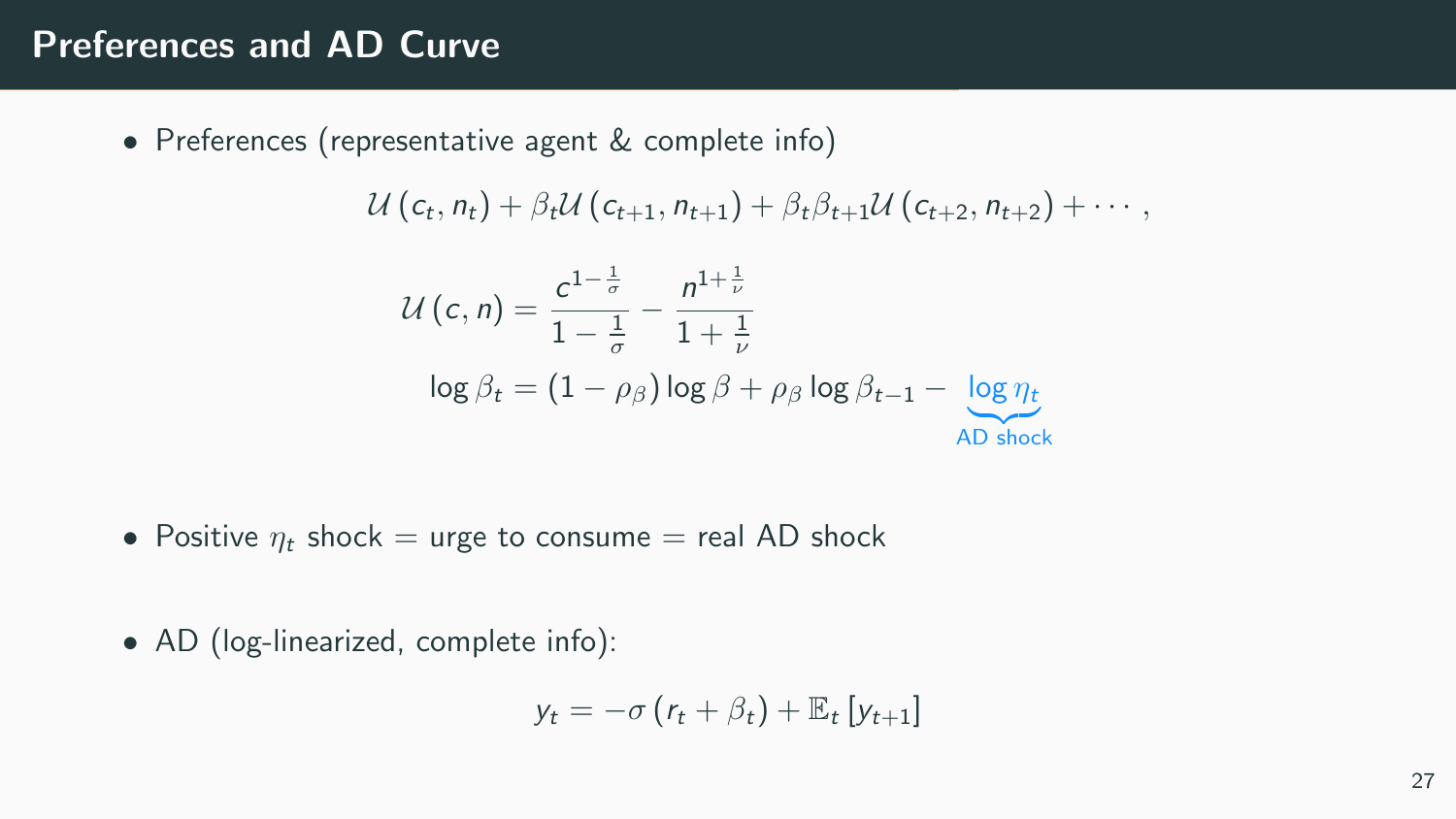## Technology and AS Curve

• Technology

$$
y_t = (n_t)^{\alpha} (u_t k_t)^{1-\alpha}
$$
  

$$
k_{t+1} = (1 - \delta (u_t) + \Psi (t_t)) k_t,
$$

• Tentatively: shut down  $\iota_t$  margin (infinite adjustment cost:  $\Psi(0) = 0$  and  $\Psi'(0) \to \infty$ )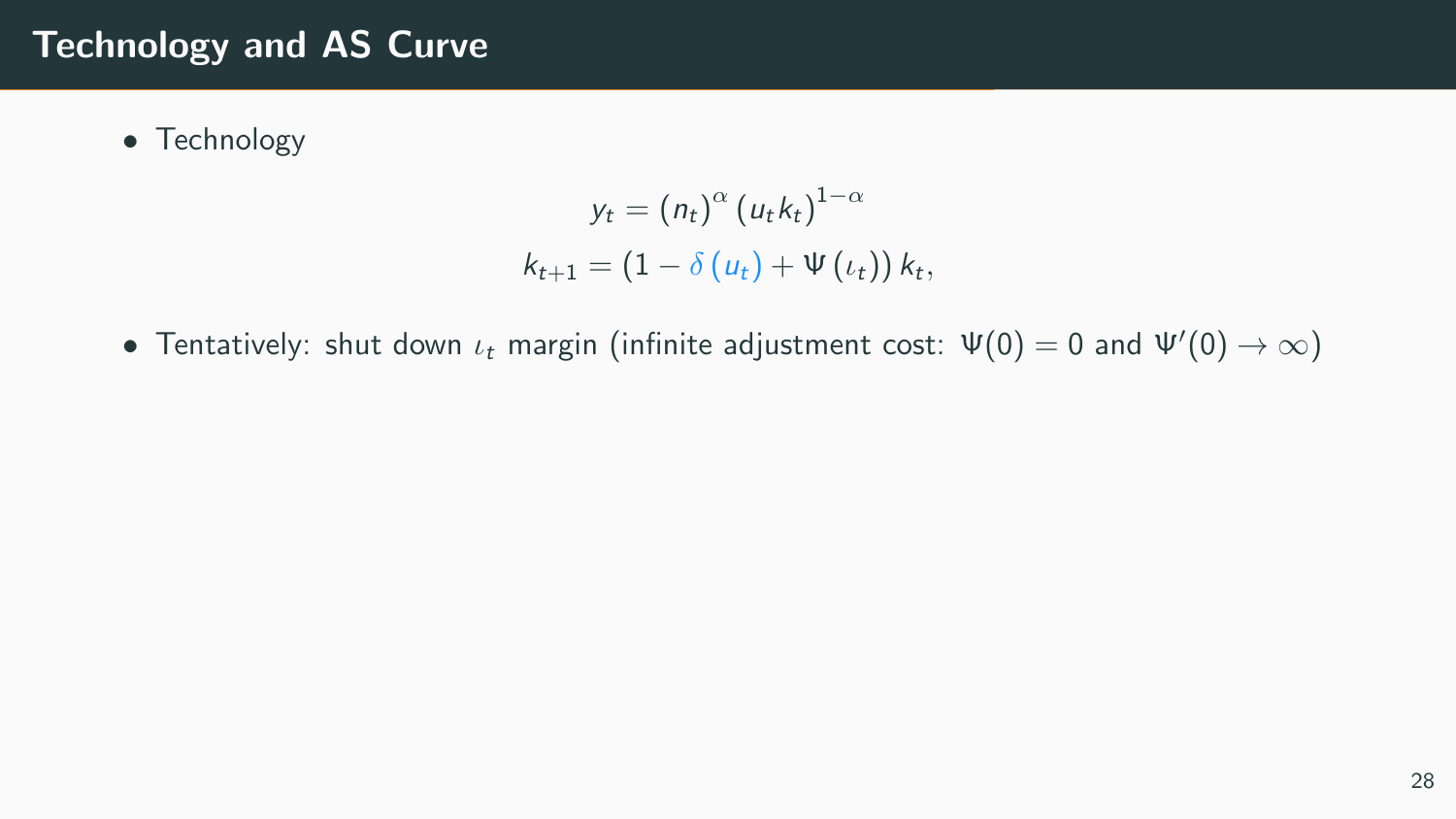## Technology and AS Curve

• Technology

$$
y_t = (n_t)^{\alpha} (u_t k_t)^{1-\alpha}
$$
  

$$
k_{t+1} = (1 - \delta (u_t) + \Psi (t_t)) k_t,
$$

- Tentatively: shut down  $\iota_t$  margin (infinite adjustment cost:  $\Psi(0) = 0$  and  $\Psi'(0) \to \infty$ )
- AS (log-linearized):

$$
n_{t} = \tilde{\theta} (u_{t} + k_{t})
$$
  
\n
$$
y_{t} = (1 - \tilde{\alpha}) (u_{t} + k_{t}),
$$
  
\n
$$
u_{t} = \frac{\beta}{\tilde{\alpha} + \beta \phi} r_{t} + \beta \mathbb{E}_{t} [u_{t+1}],
$$
  
\n
$$
k_{t+1} = k_{t} - \kappa u_{t},
$$

• intuition: as r falls, substitute less goods today for more goods tomorrow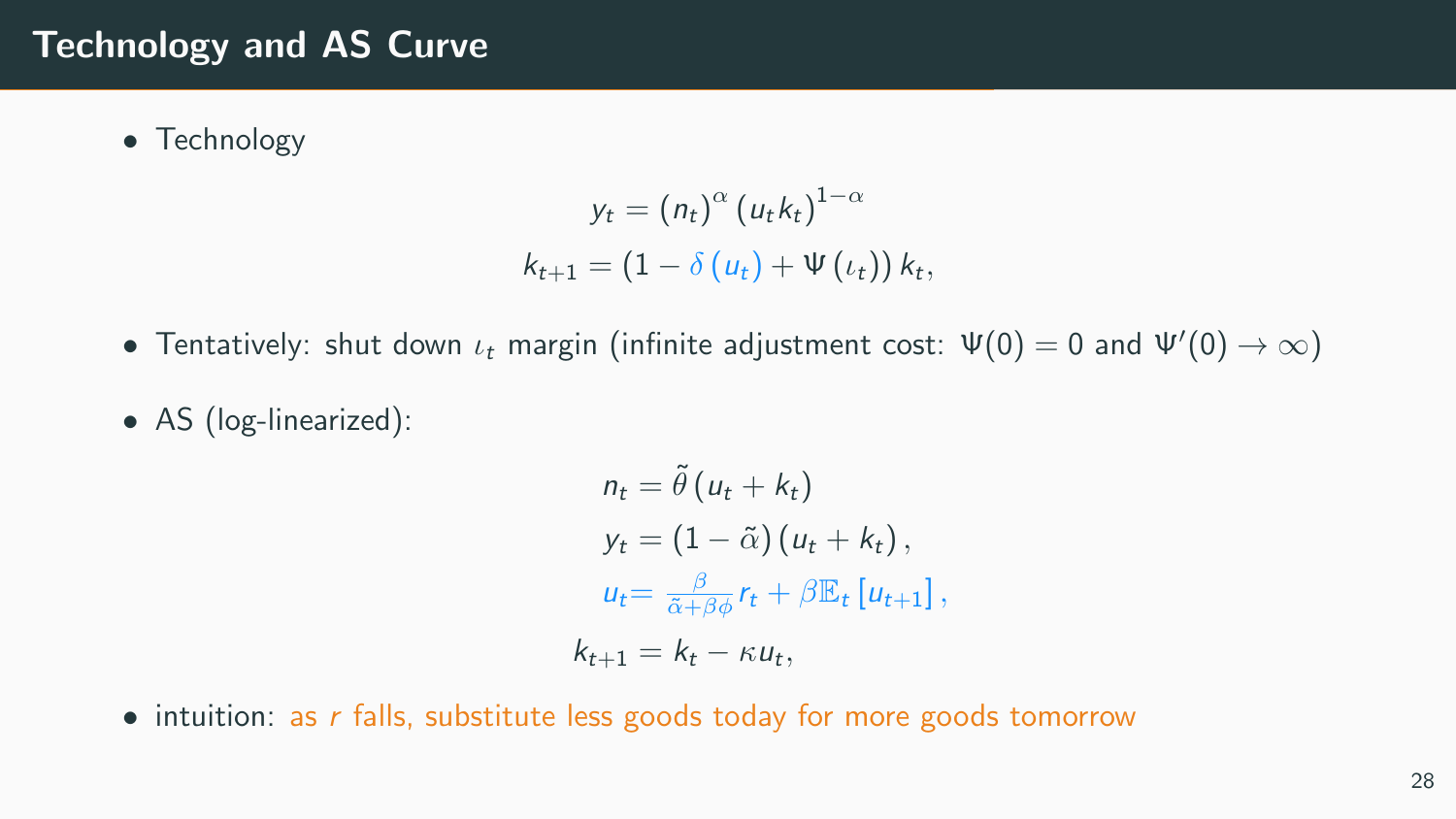### Equilibrium without Info Frictions



- Resembles NK, but: r vs P in vertical axis, and  $y^{\text{natural}}$  vs  $y^{\text{gap}}$  on horizontal axis
- $\bullet$  Flexible-price core of NK: vertical AS,  $y^\mathsf{natural}$  invariant to AD
- Here: Intertemporal "Econ 101" <sup>29</sup>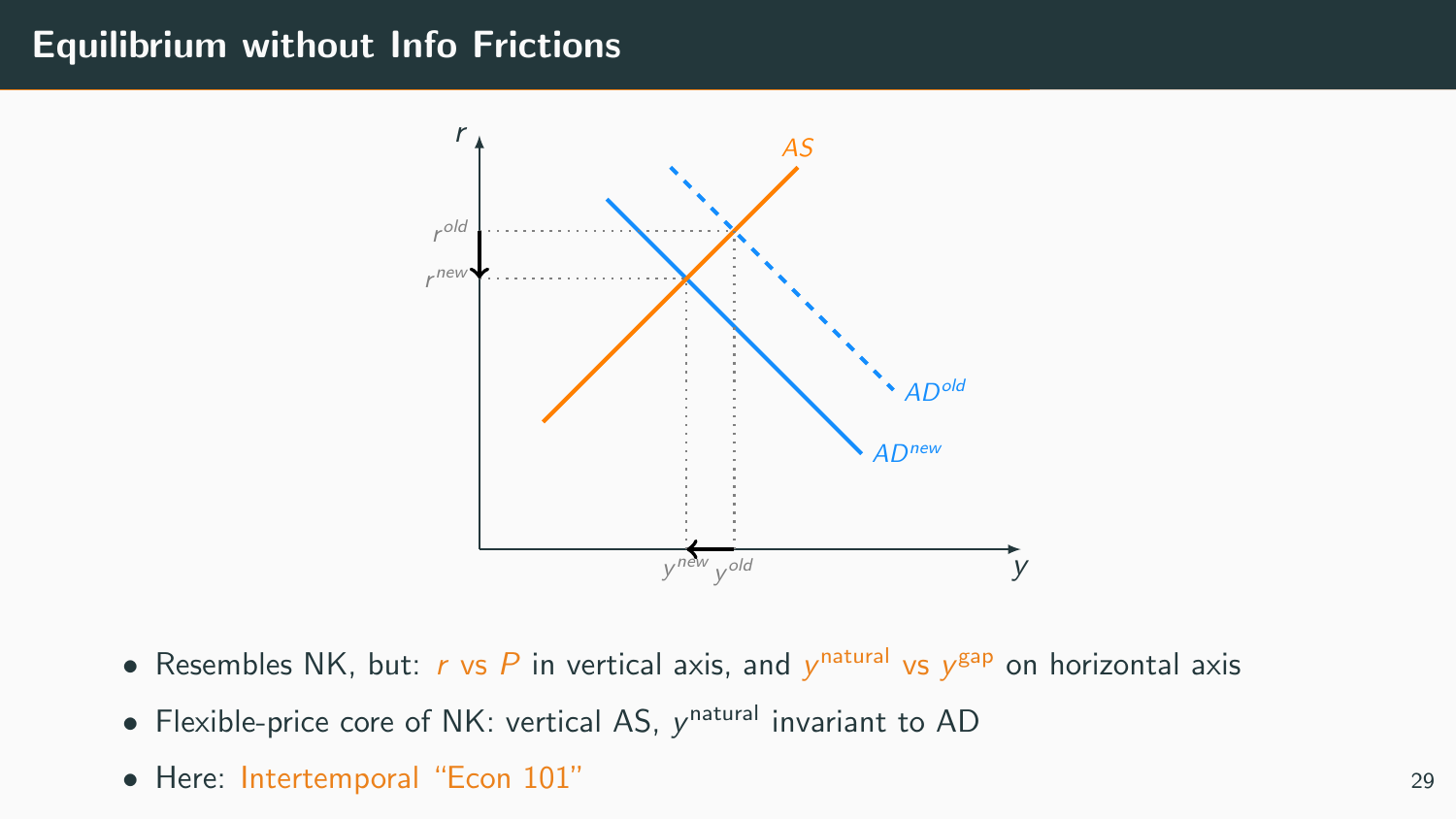Prop. Demand-driven fluctuations without nominal rigidity

$$
\frac{\partial y_t}{\partial \eta_t} = \gamma \equiv \frac{\varsigma \sigma \beta}{\sigma + \varsigma} \frac{1}{1 - \rho_\beta \beta} > 0
$$

where  $\sigma$  and  $\varsigma\equiv\frac{1-\tilde{\alpha}}{\tilde{\alpha}+\beta\phi}$  parameterize the elasticities of AD and AS, respectively.

•  $\varsigma$  and hence  $\gamma$  increase with flexibility of  $u$  (decrease with  $\phi \equiv \frac{\delta''(u^*) u^*}{\delta'(u^*)}$  $\frac{(u^2)u}{\delta'(u^*)}$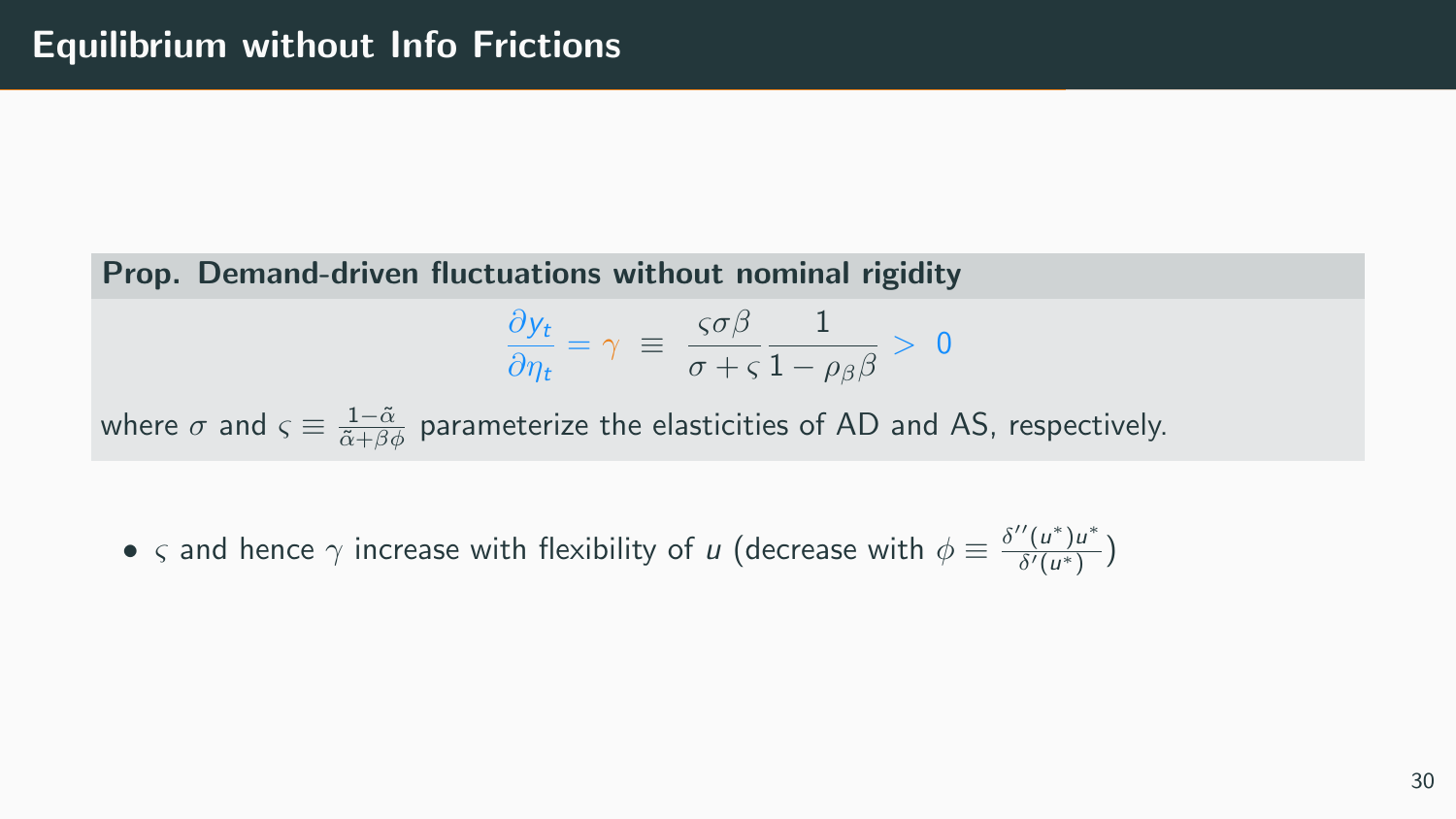Supply side

• Complete info, same as above

Demand side

- Islands & idiosyncratic shocks
- Knowledge of own discount rate, own income & own interest rates
- Incomplete info about, or inattention to, aggregate conditions
- (Rational) confusion of idiosyncratic & agg. income fluctuations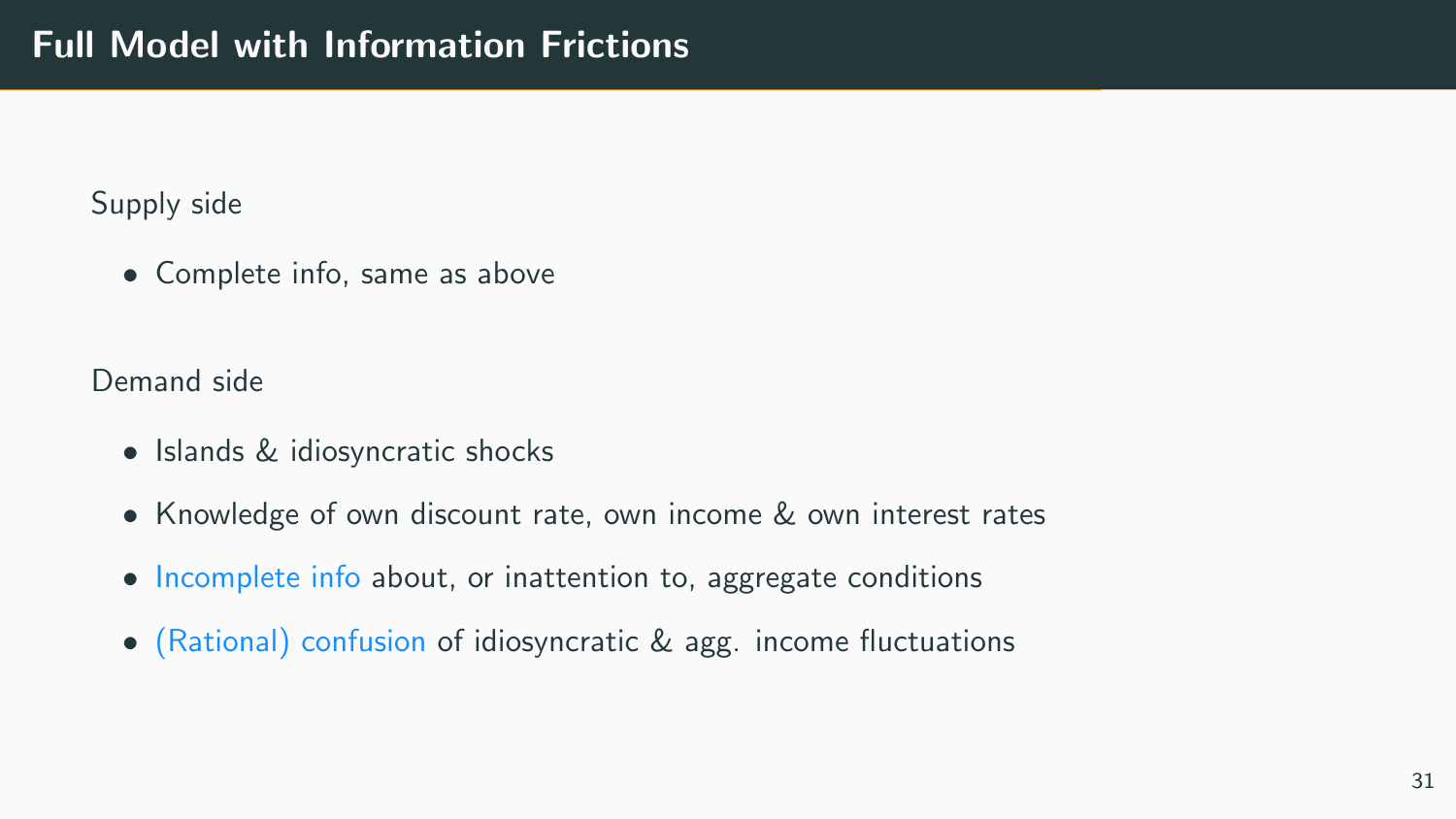## AD Curve

### Prop. The AD Curve

$$
y_t = -\sigma (r_t + \beta_t) + \mathbb{E}_t [y_{t+1}] + \mathcal{B}_t + \mathcal{G}_t
$$

•  $\beta_t$  captures avg misperception of permanent income

$$
\mathcal{B}_t \equiv \frac{1-\beta}{\beta} \sum_{k=0}^{+\infty} \beta^k \int \left( E_t^h \left[ y_{h,t+k} \right] - \mathbb{E}_t \left[ y_{h,t+k} \right] \right) dh,
$$

where  $y_{h,t} = y_t + \xi_{h,t}$  is local/idiosyncratic income at  $t$ .

•  $G_t$  captures avg misperception of future interest rates

$$
\mathcal{G}_t \equiv -\sigma \sum_{k=1}^{+\infty} \beta^k \int \left( E_t^h \left[ r_{t+k} \right] - \mathbb{E}_t \left[ r_{t+k} \right] \right) dh
$$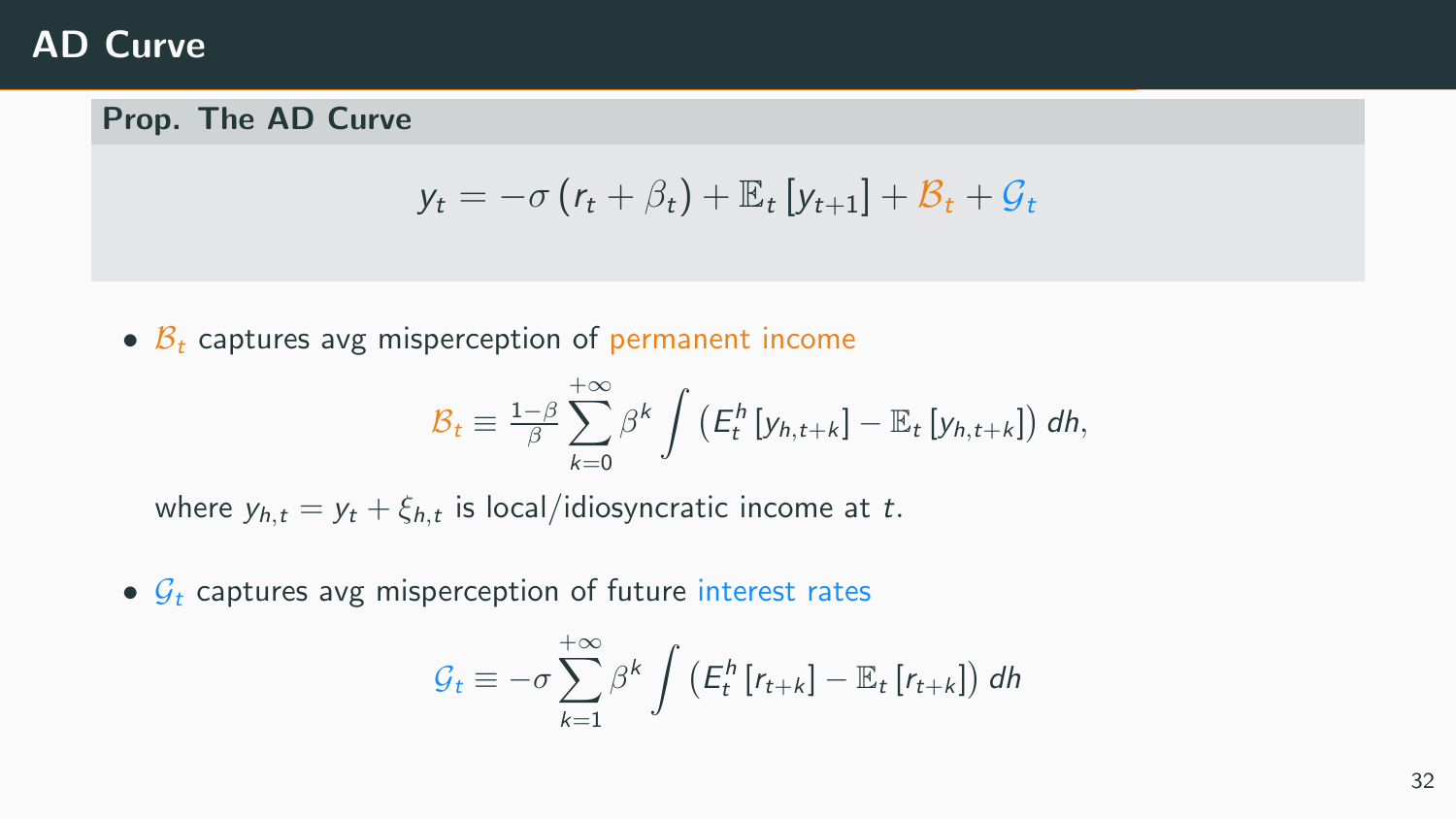## Our Hulten's Theorem

To understand  $\mathcal{B}_t$ , let's study first the <u>true</u> aggregate permanent income

#### Prop. Our Hulten's Theorem

Aggregate permanent income is <mark>invariant to AD shock</mark>  $\eta_t$ . It is pinned down by technology/capital alone:

$$
\sum_{k=0}^{+\infty} \beta^k \int \mathbb{E}_t \left[ y_{t+k} \right] = \frac{1-\tilde{\alpha}}{1-\beta} k_t
$$

- Standard Hulten's theorem: static. Here: dynamic
- Key assumption: efficient production (both within and across periods)
- Note: current aggregate output/income *does* move
	- intertemporal substitution without altering present discounted value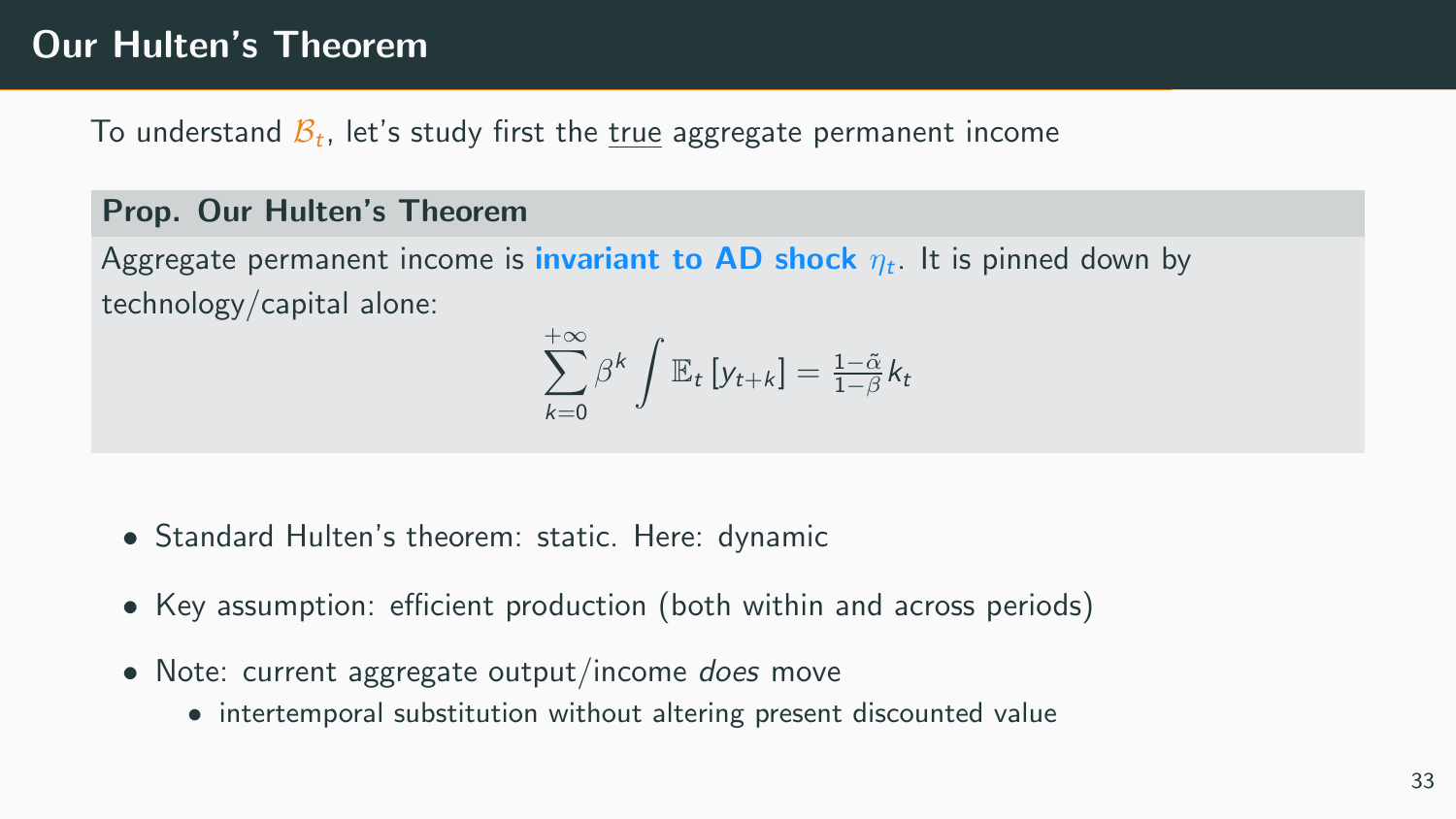Our Hulten's theorem implies that  $B_t$  is procyclical

Mechanism: current aggregate income  $y_t$  drops

 $\Rightarrow$  local income  $y_{h,t} = y_t + \xi_{h,t}$  drops

 $\Rightarrow$  rationally confused as drop in idiosyncratic income  $\xi_{h,t}$ 

 $\Rightarrow$  drop in perceived permanent income

Prop. Pro-cyclical misperception of permanent income

$$
\frac{\partial \mathcal{B}_t}{\partial \eta_t} = \frac{1-\beta}{\beta(1-\beta \rho_{\xi})} \left(1-\lambda\right) \frac{\partial \mathsf{y}_t}{\partial \eta_t} > 0
$$

where  $1 - \lambda$  measures degree of confusion of idiosyncratic & agg income fluctuations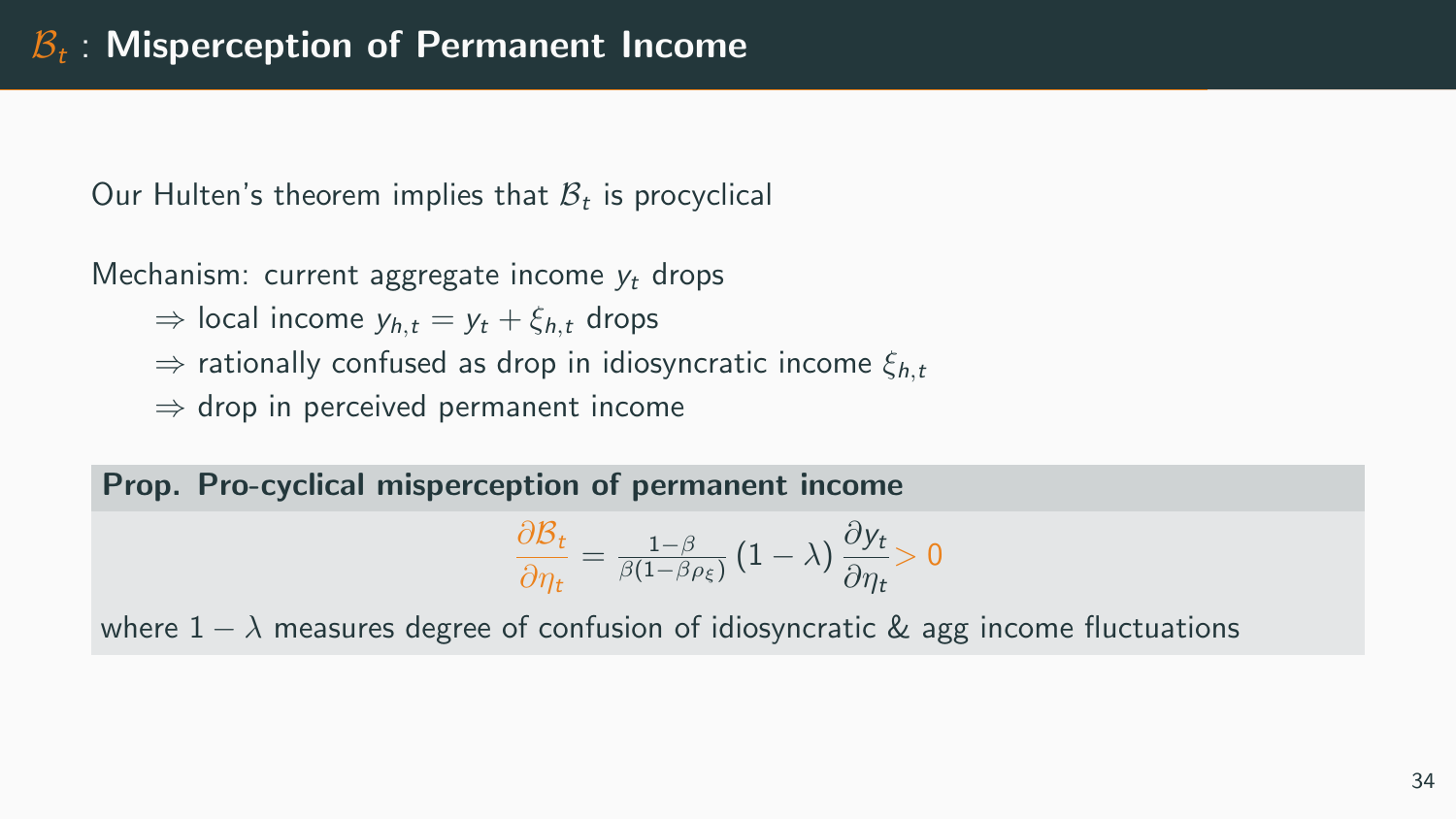## Confidence Multiplier

AD drops  $\Rightarrow$  y drops  $\Rightarrow$  perceived permanent income drops even though actual doesn't  $\Rightarrow$  AD drops further  $\Rightarrow$  y drops further  $\Rightarrow$  ...

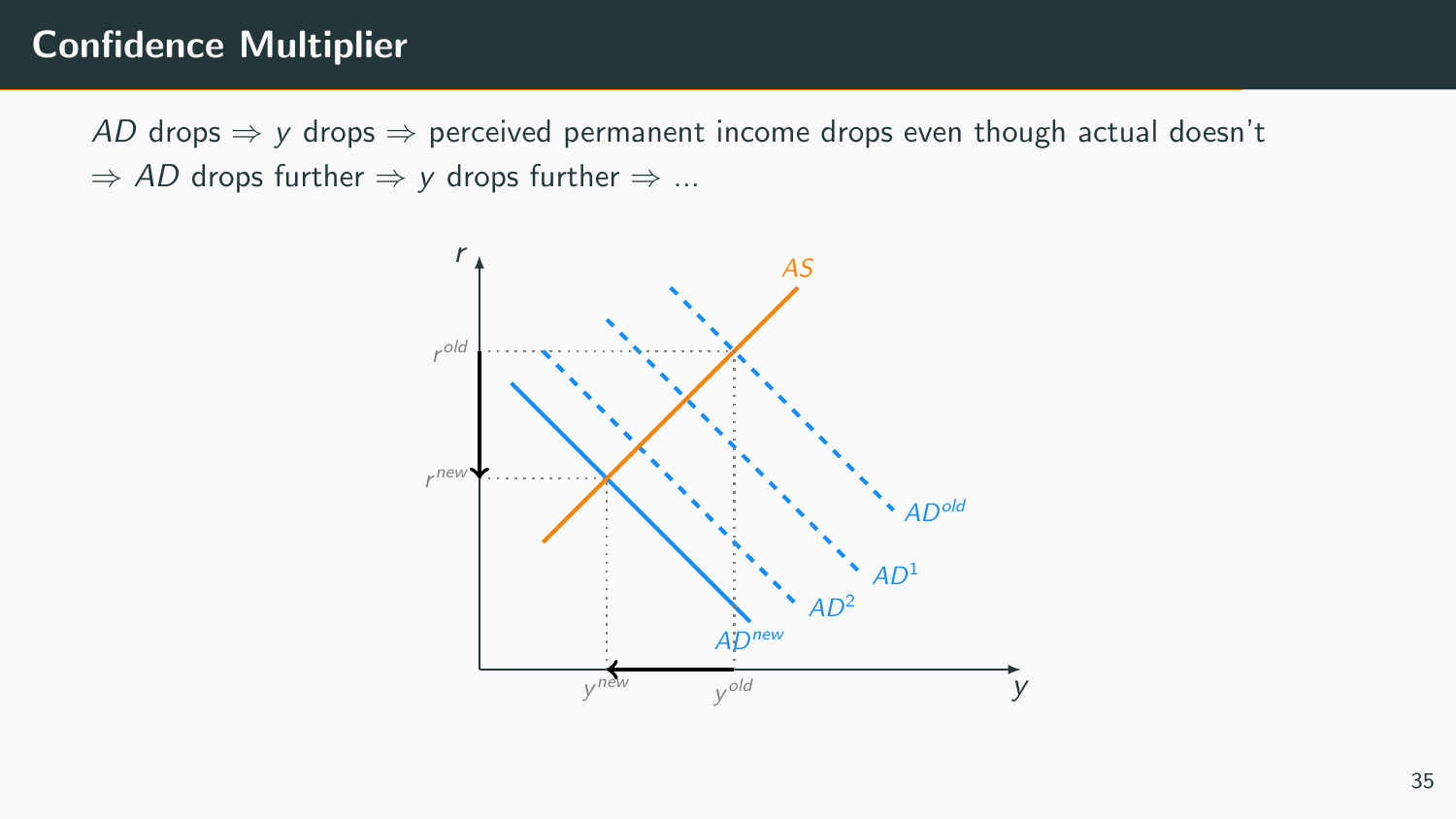Focus on the impact of  $\mathcal{B}_t$  (as if  $\mathcal{G}_t = 0$ )

Prop. Equilibrium Impact of Confidence Multiplier

 $\partial y_t$  $rac{\partial y_t}{\partial \eta_t} = \gamma \cdot m^{\text{conf}}(\lambda, \rho_{\xi}),$ 

where the "confidence multiplier" is given by

$$
m^{\text{conf}}\left(\lambda,\rho_{\xi}\right) \equiv \frac{\varsigma + \sigma}{\varsigma + \sigma - \varsigma \frac{1-\beta}{1-\beta\rho_{\xi}}\left(1-\lambda\right)} > 1;
$$

increases with the degree of confusion,  $1 - \lambda$ ; increases with the persistence of idiosyncratic income,  $\rho_{\xi}$ ; is invariant to the persistence of AD shoc  $\rho_{\beta}$ ; and increases with the MPC.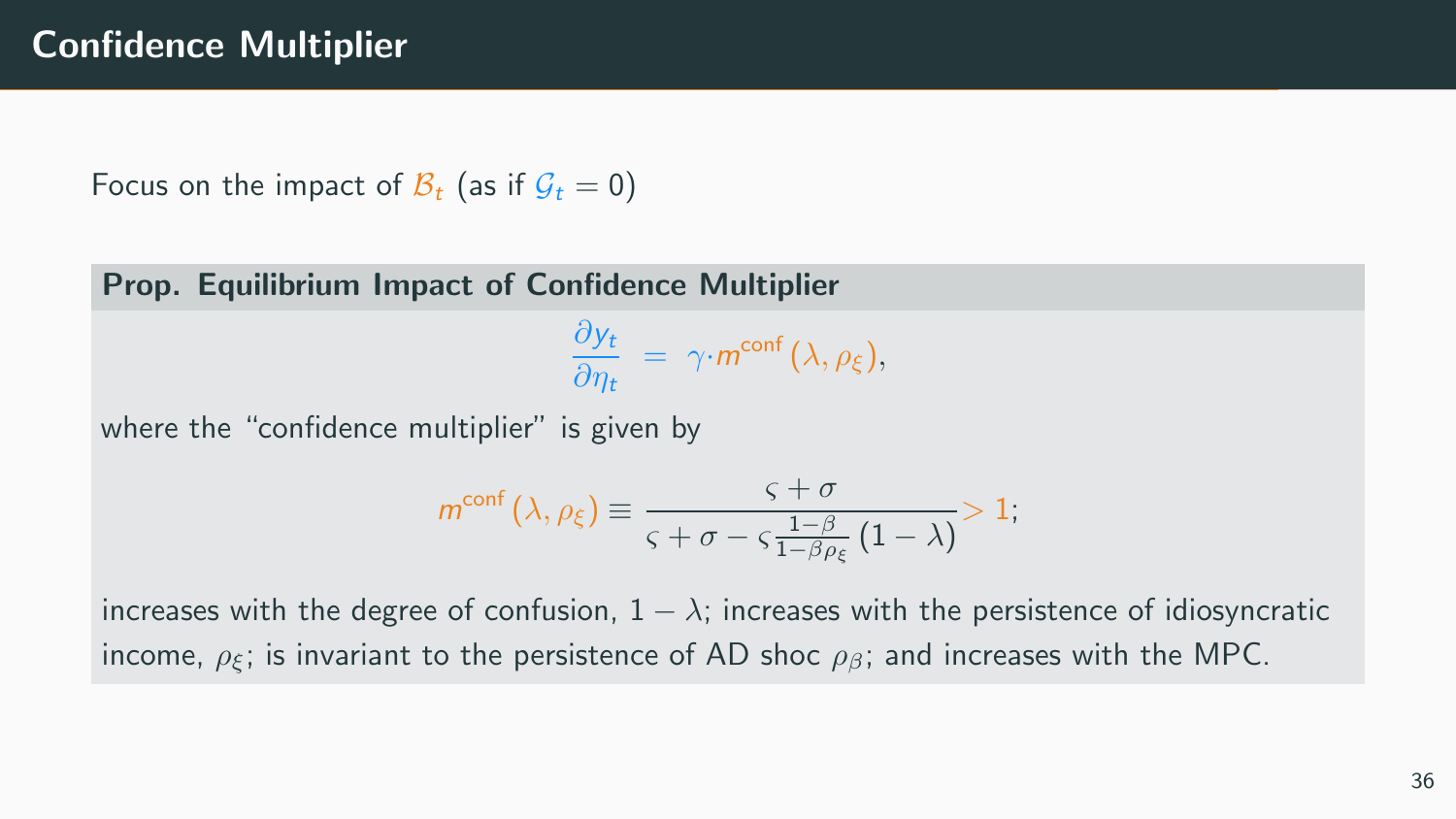Consider now the role of  $G_t$ 

- Neoclassical GE: interest rates  $r_{t+k}$  drop
	- discourages consumption
	- goes against the direct impact of the AD shock
- Here: cannot fully perceive  $r_{t+k}$  drop
	- arrests the Neoclassical GE effect
	- i.e., amplifies the impact of the AD shock
- Bottom line: this mechanism reinforces confidence multiplier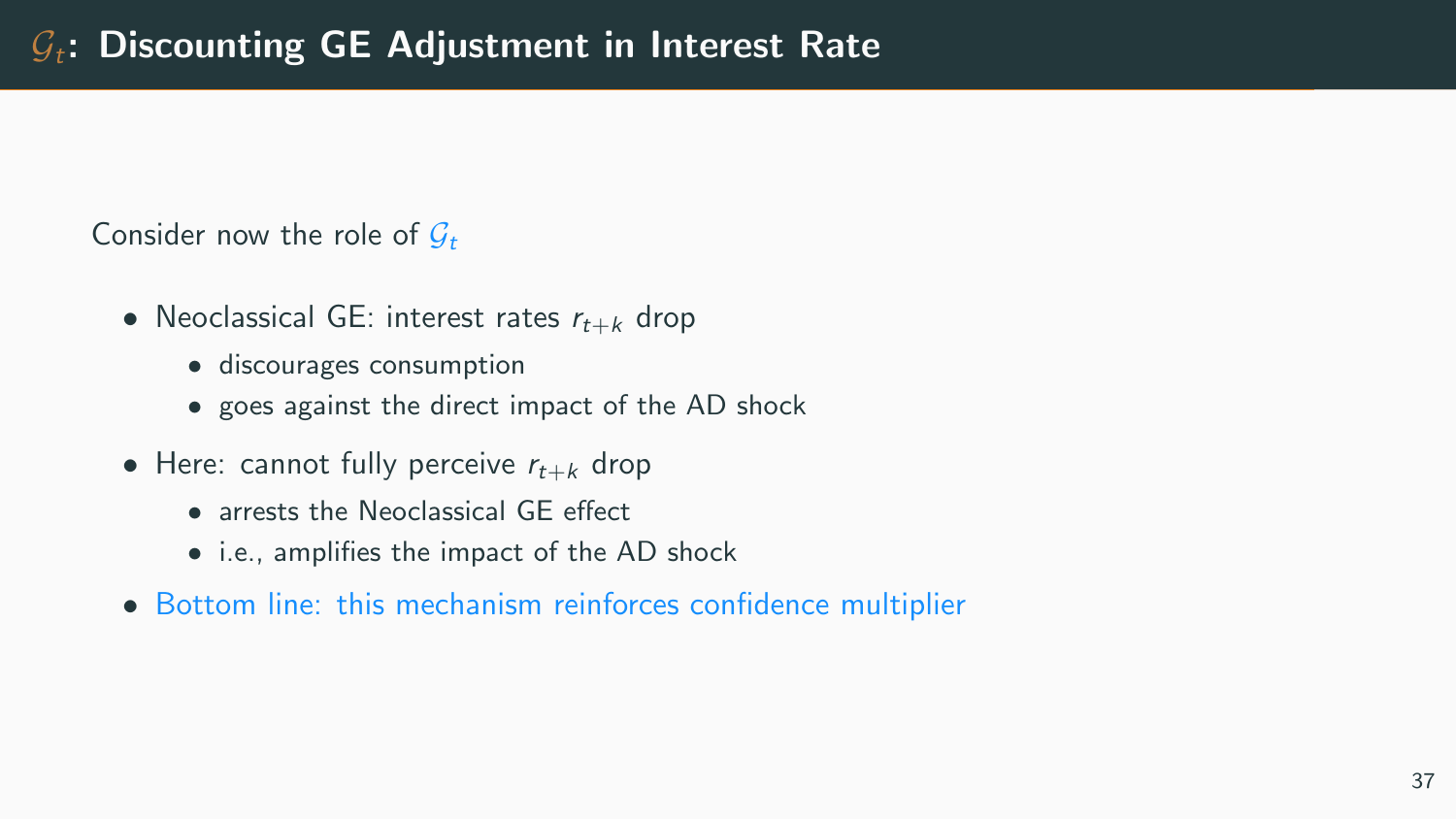#### Prop. Two Multipliers

The equilibrium response of aggregate output is given by

$$
\frac{\partial y_t}{\partial \eta_t} = \gamma \cdot m^{\text{conf}}(\lambda, \rho_{\xi}) \cdot m^{\text{GE}}(\lambda, \rho_{\beta}),
$$

where both  $m^{\text{conf}}$  and  $m^{\text{GE}}$  increase with degree of confusion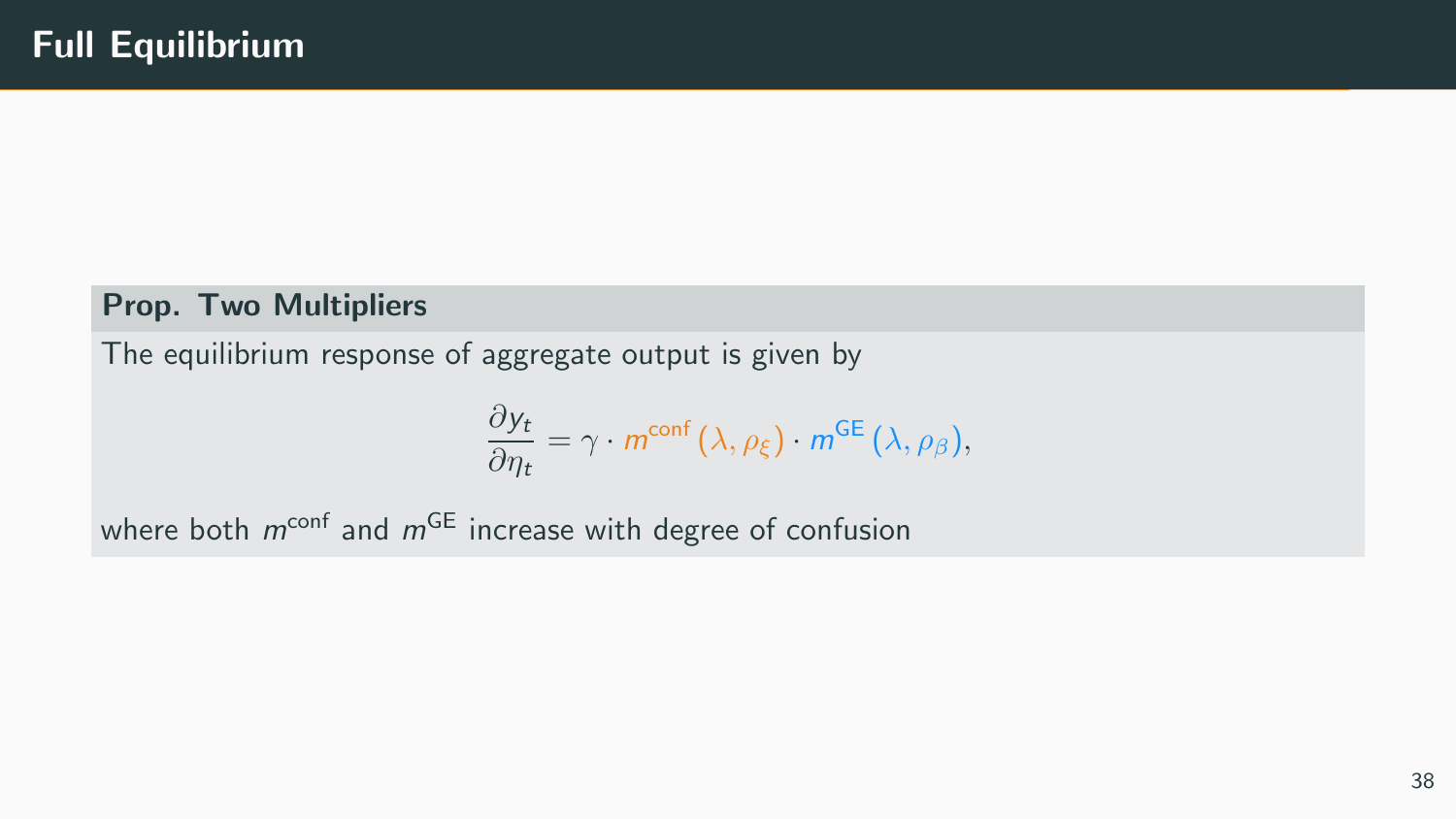Element 1: variable utilization  $\Rightarrow$  AS responds to AD

Element 2: info friction  $\Rightarrow$  amplification

Additional results (in paper):

- Signal extraction, endogeneity/uniqueness of  $\lambda$
- Bounded rationality interpretations
- Comovement (savers & borrowers; investment & consumption)
- G can crowd in C (plus: favors front-loading fiscal stimuli)
- AS shocks dampened while AD shocks amplified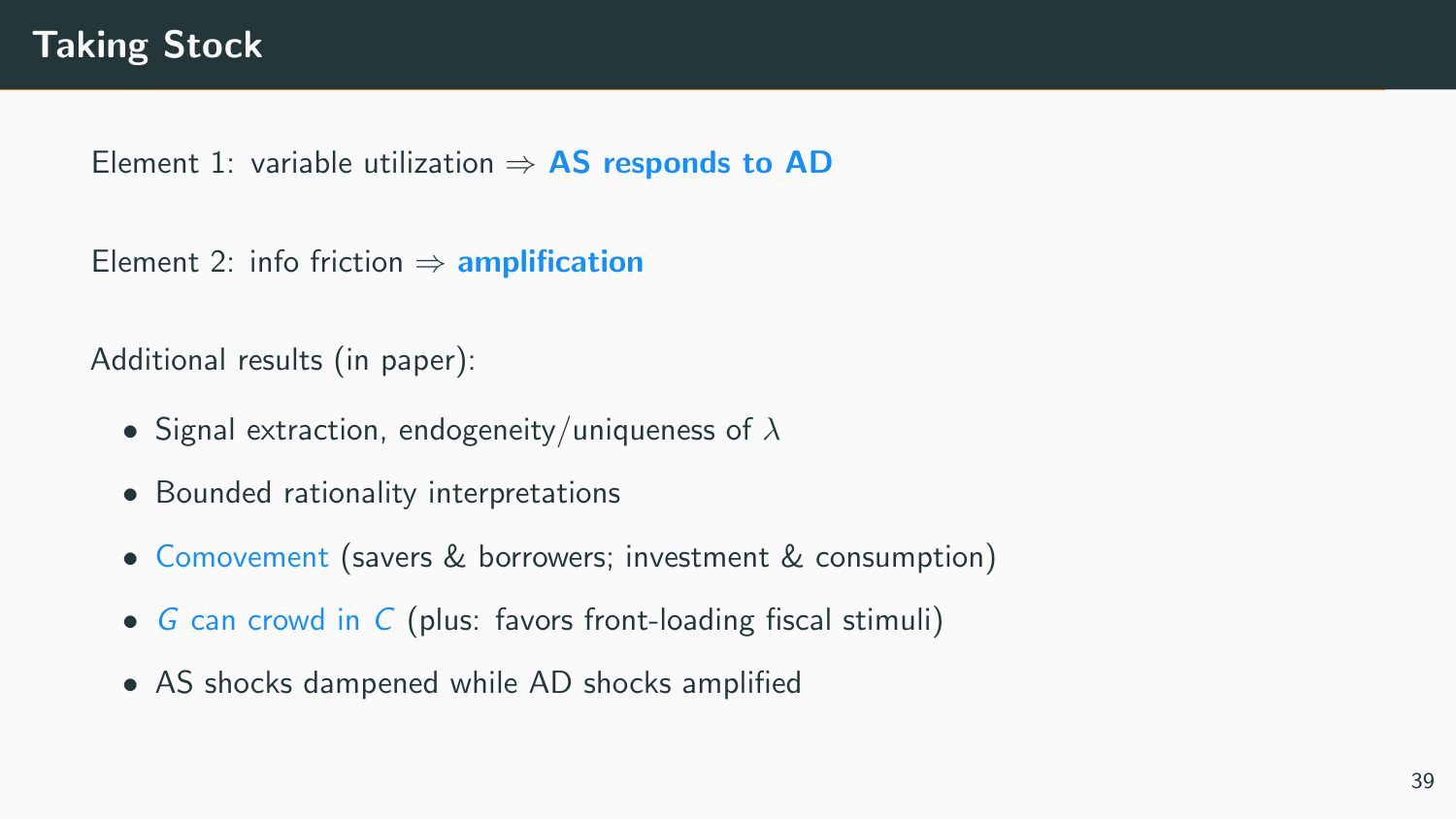# Circling Back to Motivating Facts

• Main Business Cycle Shock (Angeletos, Collard & Dellas, 2020)



- Not only: u, y, h, c, i comove without TFP &  $\pi$
- But also: evidence of intertemporal substitution in utilization/production
- Plus: Utilization accounts for pro-cyclicality in labor prod
- And: non-accommodative MP and procyclical real r